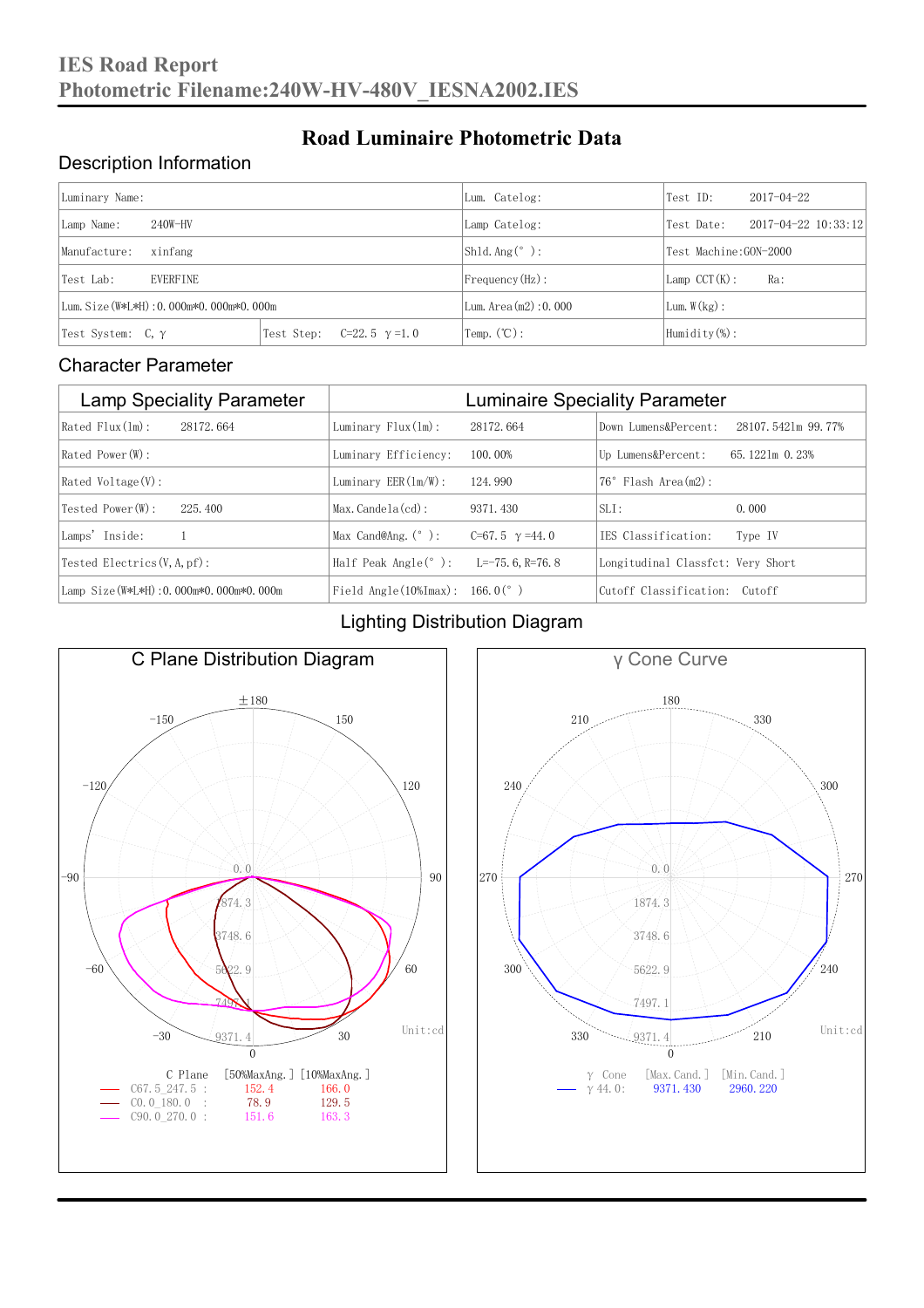### **2D Plane Light Intensity Distribution Curve**

| Lum. Name:           | Lum.Catelog:          | Test ID:<br>2017-04-22                         |
|----------------------|-----------------------|------------------------------------------------|
| Lamp Name: 240W-HV   | Lamp Catelog:         | Test Lab: EVERFINE                             |
| Manufacture: xinfang | Test Machine:GON-2000 | $\vert$ Test Date: 2017-04-22 10:33:12 $\vert$ |

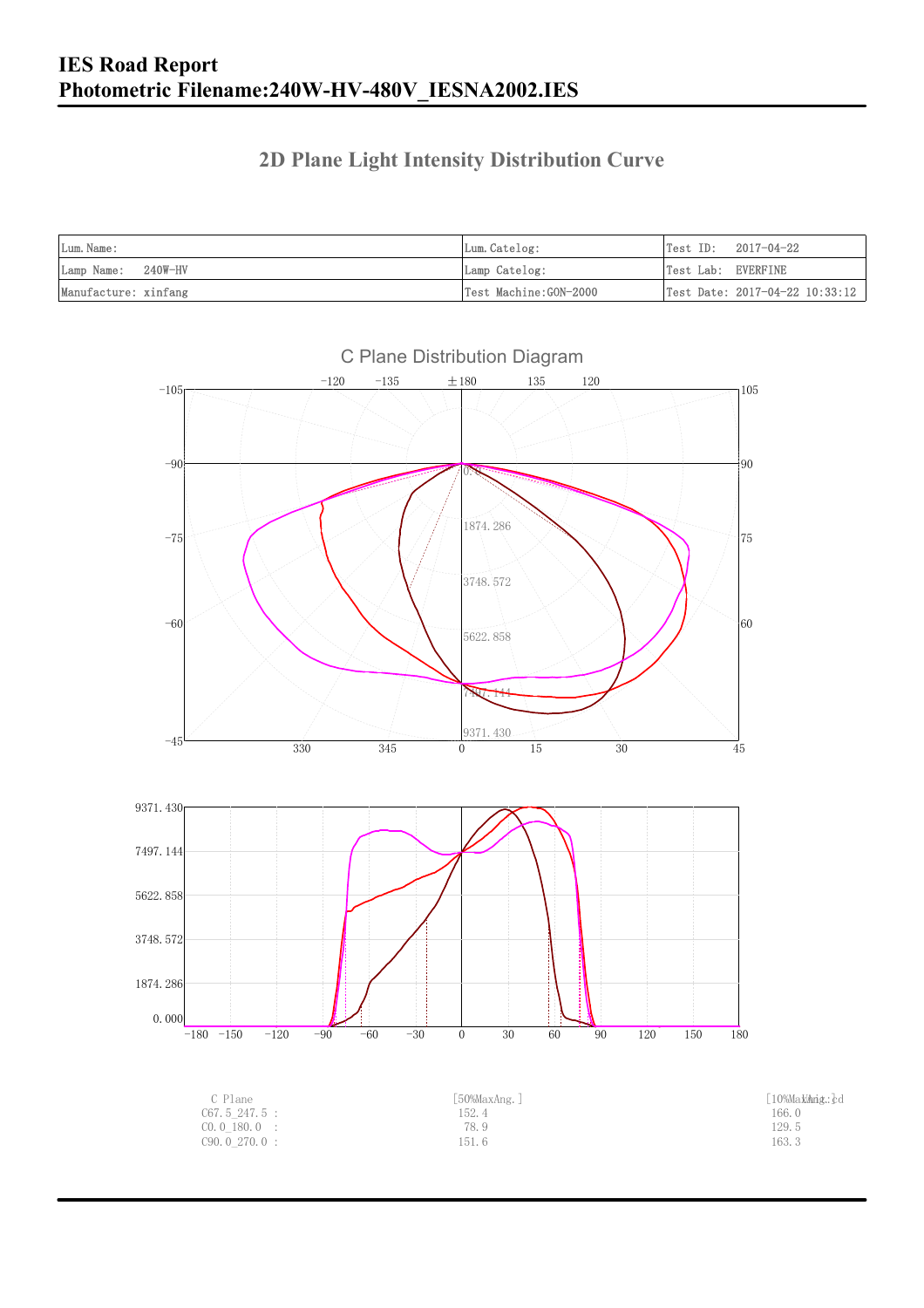### **3D Light Intensity Distribution Modal**

| Lum. Name:           | Lum.Catelog:          |                    | $\textsf{Test ID:} \quad 2017-04-22$ |
|----------------------|-----------------------|--------------------|--------------------------------------|
| Lamp Name: 240W-HV   | Lamp Catelog:         | Test Lab: EVERFINE |                                      |
| Manufacture: xinfang | Test Machine:GON-2000 |                    | Test Date: 2017-04-22 10:33:12       |

#### 3D Light Intensity Distribution Modal

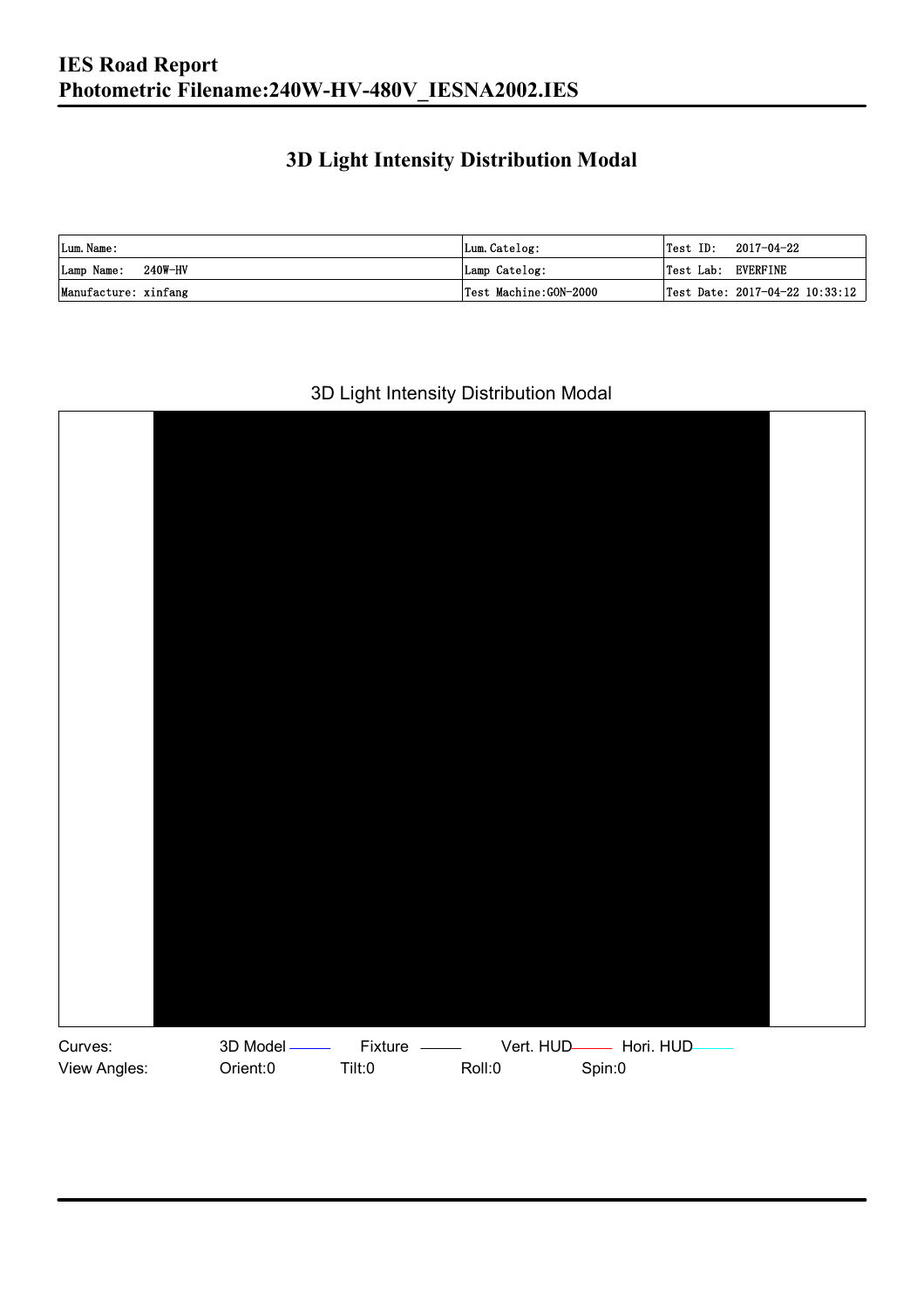#### **IES Road Report Photometric Filename:240W-HV-480V\_IESNA2002.IES**

### **Zonal Flux Tabulation**

| Zone $(\gamma)$ | Zone Flux     | Sums Flux     | Zone%Lamp | Sums%Lamp | Zone $(\gamma)$ | Zone Flux     | Sums Flux | Zone%Lamp | Sums%Lamp |
|-----------------|---------------|---------------|-----------|-----------|-----------------|---------------|-----------|-----------|-----------|
|                 | $(\text{lm})$ | $(\text{lm})$ |           |           |                 | $(\text{lm})$ | (1m)      |           |           |
| $0.0-1.0$       | 7.11          | 7.11          | 0.03      | 0.03      | $45.0 - 46.0$   | 519.63        | 519.63    | 1.84      | 1.84      |
| $1.0 - 2.0$     | 21.32         | 28.43         | 0.08      | 0.10      | 46.0 $-47.0$    | 523.72        | 1043.35   | 1.86      | 3.70      |
| $2.0 - 3.0$     | 35.49         | 63.92         | 0.13      | 0.23      | $47.0 - 48.0$   | 527.23        | 1570.58   | 1.87      | 5.57      |
| $3.0 - 4.0$     | 49.62         | 113.53        | 0.18      | 0.40      | 48.0-49.0       | 530.09        | 2100.67   | 1.88      | 7.46      |
| $4.0 - 5.0$     | 63.67         | 177.20        | 0.23      | 0.63      | 49.0 $-50.0$    | 532.23        | 2632.89   | 1.89      | 9.35      |
| $5.0 - 6.0$     | 77.64         | 254.84        | 0.28      | 0.90      | $50.0 - 51.0$   | 533.51        | 3166.40   | 1.89      | 11.24     |
| $6.0 - 7.0$     | 91.51         | 346.36        | 0.32      | 1.23      | $51.0 - 52.0$   | 533.87        | 3700.27   | 1.90      | 13.13     |
| $7.0 - 8.0$     | 105.29        | 451.64        | 0.37      | 1.60      | $52.0 - 53.0$   | 533.44        | 4233.71   | 1.89      | 15.03     |
| $8.0 - 9.0$     | 118.96        | 570.60        | 0.42      | 2.03      | $53.0 - 54.0$   | 532.13        | 4765.84   | 1.89      | 16.92     |
| $9.0 - 10.0$    | 132.54        | 703.14        | 0.47      | 2.50      | $54.0 - 55.0$   | 529.83        | 5295.67   | 1.88      | 18.80     |
| $10.0 - 11.0$   | 146.01        | 849.15        | 0.52      | 3.01      | $55.0 - 56.0$   | 526.31        | 5821.98   | 1.87      | 20.67     |
| $11.0 - 12.0$   | 159.39        | 1008.53       | 0.57      | 3.58      | $56.0 - 57.0$   | 521.43        | 6343.41   | 1.85      | 22.52     |
| $12.0 - 13.0$   | 172.67        | 1181.20       | 0.61      | 4.19      | $57.0 - 58.0$   | 515.11        | 6858.51   | 1.83      | 24.34     |
| $13.0 - 14.0$   | 185.88        | 1367.08       | 0.66      | 4.85      | $58.0 - 59.0$   | 507.27        | 7365.78   | 1.80      | 26.15     |
| $14.0 - 15.0$   | 199.03        | 1566.12       | 0.71      | 5.56      | $59.0 - 60.0$   | 498.31        | 7864.09   | 1.77      | 27.91     |
| $15.0 - 16.0$   | 212.13        | 1778.24       | 0.75      | 6.31      | $60.0 - 61.0$   | 488.27        | 8352.36   | 1.73      | 29.65     |
| $16.0 - 17.0$   | 225.19        | 2003.44       | 0.80      | 7.11      | $61.0 - 62.0$   | 477.12        | 8829.48   | 1.69      | 31.34     |
| $17.0 - 18.0$   | 238.21        | 2241.64       | 0.85      | 7.96      | $62.0 - 63.0$   | 465.37        | 9294.85   | 1.65      | 32.99     |
| $18.0 - 19.0$   | 251.17        | 2492.82       | 0.89      | 8.85      | $63.0 - 64.0$   | 453.04        | 9747.89   | 1.61      | 34.60     |
| $19.0 - 20.0$   | 264.15        | 2756.96       | 0.94      | 9.79      | $64.0 - 65.0$   | 439.82        | 10187.71  | 1.56      | 36.16     |
| $20.0 - 21.0$   | 277.08        | 3034.04       | 0.98      | 10.77     | $65.0 - 66.0$   | 426.76        | 10614.47  | 1.51      | 37.68     |
| $21.0 - 22.0$   | 289.95        | 3323.99       | 1.03      | 11.80     | $66.0 - 67.0$   | 414.11        | 11028.59  | 1.47      | 39.15     |
| $22.0 - 23.0$   | 302.76        | 3626.75       | 1.07      | 12.87     | $67.0 - 68.0$   | 401.23        | 11429.81  | 1.42      | 40.57     |
| $23.0 - 24.0$   | 315.46        | 3942.21       | 1.12      | 13.99     | $68.0 - 69.0$   | 388.67        | 11818.49  | 1.38      | 41.95     |
| $24.0 - 25.0$   | 328.03        | 4270.25       | 1.16      | 15.16     | 69.0-70.0       | 375.85        | 12194.34  | 1.33      | 43.28     |
| $25.0 - 26.0$   | 340.41        | 4610.66       | 1.21      | 16.37     | $70.0 - 71.0$   | 361.72        | 12556.06  | 1.28      | 44.57     |
| $26.0 - 27.0$   | 352.56        | 4963.22       | 1.25      | 17.62     | $71.0 - 72.0$   | 346.68        | 12902.74  | 1.23      | 45.80     |
| $27.0 - 28.0$   | 364.54        | 5327.76       | 1.29      | 18.91     | $72.0 - 73.0$   | 330.35        | 13233.09  | 1.17      | 46.97     |
| 28.0-29.0       | 376.31        | 5704.08       | 1.34      | 20.25     | $73.0 - 74.0$   | 311.49        | 13544.58  | 1.11      | 48.08     |
| 29.0-30.0       | 387.84        | 6091.91       | 1.38      | 21.62     | 74.0-75.0       | 288.26        | 13832.84  | $1.02\,$  | 49.10     |
| $30.0 - 31.0$   | 399.14        | 6491.05       | 1.42      | 23.04     | $75.0 - 76.0$   | 259.01        | 14091.85  | 0.92      | 50.02     |
| $31.0 - 32.0$   | 410.09        | 6901.14       | 1.46      | 24.50     | $76.0 - 77.0$   | 225.81        | 14317.67  | 0.80      | 50.82     |
| $32.0 - 33.0$   | 420.63        | 7321.77       | 1.49      | 25.99     | $77.0 - 78.0$   | 191.78        | 14509.45  | 0.68      | 51.50     |
| $33.0 - 34.0$   | 430.83        | 7752.60       | 1.53      | 27.52     | 78.0-79.0       | 157.10        | 14666.55  | 0.56      | 52.06     |
| $34.0 - 35.0$   | 440.71        | 8193.31       | 1.56      | 29.08     | $79.0 - 80.0$   | 122.37        | 14788.92  | 0.43      | 52.49     |
| $35.0 - 36.0$   | 450.23        | 8643.54       | 1.60      | 30.68     | $80.0 - 81.0$   | 91.92         | 14880.85  | 0.33      | 52.82     |
| $36.0 - 37.0$   | 459.32        | 9102.86       | 1.63      | 32.31     | $81.0 - 82.0$   | 68.05         | 14948.89  | 0.24      | 53.06     |
| $37.0 - 38.0$   | 467.90        | 9570.75       | 1.66      | 33.97     | $82.0 - 83.0$   | 48.61         | 14997.51  | 0.17      | 53.23     |
| $38.0 - 39.0$   | 475.95        | 10046.70      | 1.69      | 35.66     | 83.0-84.0       | 31.62         | 15029.12  | 0.11      | 53.35     |
| $39.0 - 40.0$   | 483.55        | 10530.25      | 1.72      | 37.38     | 84.0-85.0       | 17.66         | 15046.78  | 0.06      | 53.41     |
| $40.0 - 41.0$   | 490.74        | 11020.99      | 1.74      | 39.12     | 85.0-86.0       | 8.19          | 15054.97  | 0.03      | 53.44     |
| $41.0 - 42.0$   | 497.50        | 11518.49      | 1.77      | 40.89     | $86.0 - 87.0$   | 3.11          | 15058.08  | 0.01      | 53.45     |
| $42.0 - 43.0$   | 503.81        | 12022.30      | 1.79      | 42.67     | 87.0-88.0       | 1.27          | 15059.36  | 0.00      | 53.45     |
| $43.0 - 44.0$   | 509.60        | 12531.89      | 1.81      | 44.48     | 88.0-89.0       | 0.80          | 15060.16  | 0.00      | 53.46     |
| $44.0 - 45.0$   | 514.90        | 13046.79      | 1.83      | 46.31     | $89.0 - 90.0$   | 0.59          | 15060.75  | 0.00      | 53.46     |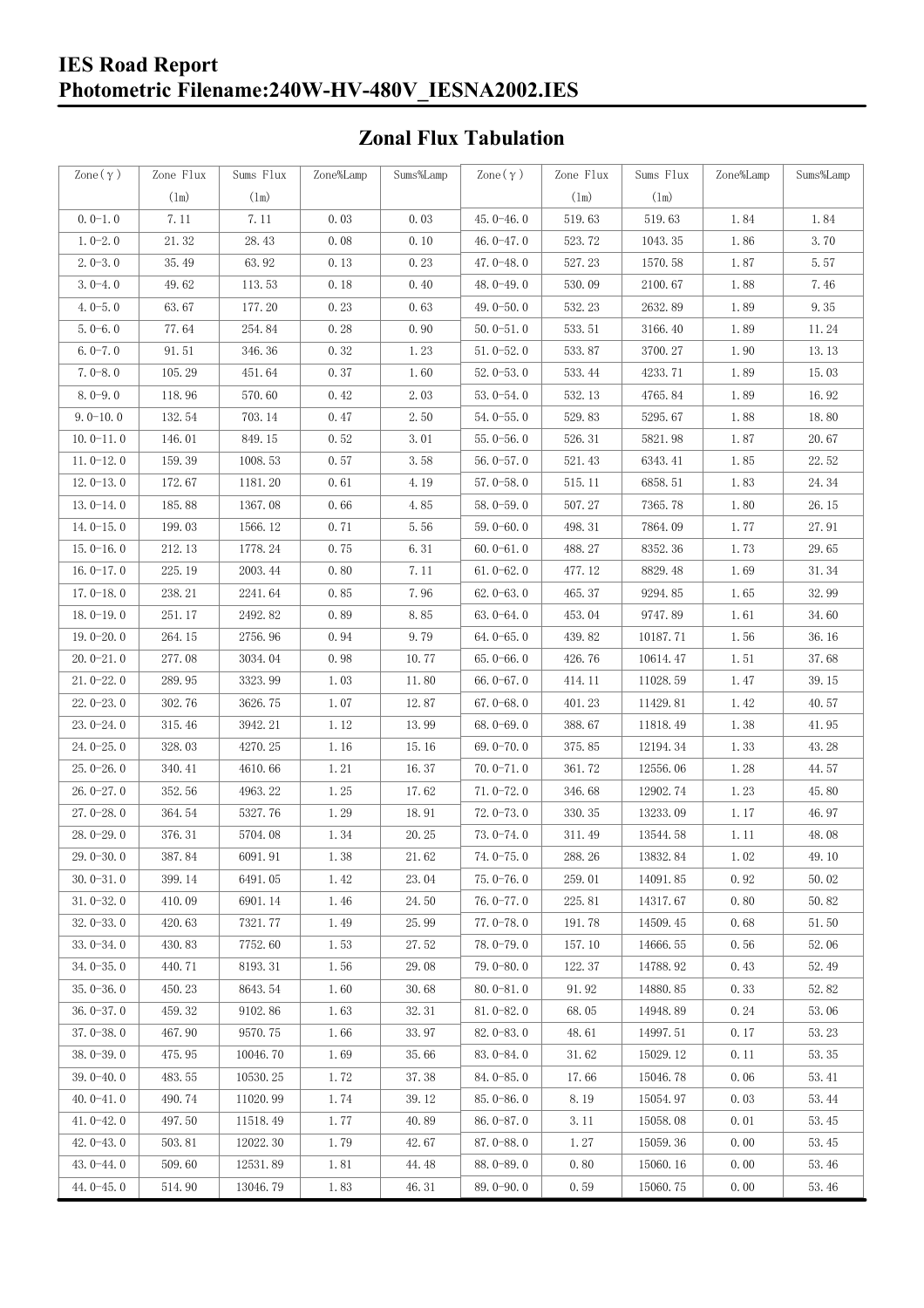### **IES Road Report Photometric Filename:240W-HV-480V\_IESNA2002.IES**

# **Zonal Flux Tabulation - (Cont.)**

| Zone $(\gamma)$ | Zone Flux | Sums Flux | Zone%Lamp | Sums%Lamp | Zone $(\gamma)$ | Zone Flux | Sums Flux | Zone%Lamp | Sums%Lamp |
|-----------------|-----------|-----------|-----------|-----------|-----------------|-----------|-----------|-----------|-----------|
|                 | (1m)      | (1m)      |           |           |                 | (1m)      | (1m)      |           |           |
| $90.0 - 91.0$   | 0.53      | 0.53      | 0.00      | 0.00      | $135.0 - 136.0$ | 1.00      | 1.00      | 0.00      | 0.00      |
| $91.0 - 92.0$   | 0.52      | 1.06      | 0.00      | 0.00      | $136.0 - 137.0$ | 0.98      | 1.98      | 0.00      | 0.01      |
| $92.0 - 93.0$   | 0.52      | 1.58      | 0.00      | 0.01      | 137.0-138.0     | 0.96      | 2.95      | 0.00      | 0.01      |
| 93.0-94.0       | 0.53      | 2.11      | 0.00      | 0.01      | 138.0-139.0     | 0.94      | 3.89      | 0.00      | 0.01      |
| $94.0 - 95.0$   | 0.54      | 2.65      | 0.00      | 0.01      | 139.0-140.0     | 0.92      | 4.81      | 0.00      | 0.02      |
| $95.0 - 96.0$   | 0.56      | 3.20      | 0.00      | 0.01      | $140.0 - 141.0$ | 0.91      | 5.72      | 0.00      | 0.02      |
| $96.0 - 97.0$   | 0.58      | 3.78      | 0.00      | 0.01      | 141.0-142.0     | 0.89      | 6.61      | 0.00      | 0.02      |
| $97.0 - 98.0$   | 0.60      | 4.38      | 0.00      | 0.02      | 142.0-143.0     | 0.86      | 7.47      | 0.00      | 0.03      |
| $98.0 - 99.0$   | 0.62      | 5.00      | 0.00      | 0.02      | $143.0 - 144.0$ | 0.83      | 8.30      | 0.00      | 0.03      |
| $99.0 - 100.0$  | 0.65      | 5.65      | 0.00      | 0.02      | 144.0-145.0     | 0.80      | 9.10      | 0.00      | 0.03      |
| $100.0 - 101.0$ | 0.67      | 6.32      | 0.00      | 0.02      | $145.0 - 146.0$ | 0.78      | 9.89      | 0.00      | 0.04      |
| $101.0 - 102.0$ | 0.70      | 7.02      | 0.00      | 0.02      | $146.0 - 147.0$ | 0.77      | 10.66     | 0.00      | 0.04      |
| $102.0 - 103.0$ | 0.74      | 7.76      | 0.00      | 0.03      | 147.0-148.0     | 0.77      | 11.43     | 0.00      | 0.04      |
| $103.0 - 104.0$ | 0.77      | 8.53      | 0.00      | 0.03      | 148.0-149.0     | 0.76      | 12.18     | 0.00      | 0.04      |
| $104.0 - 105.0$ | 0.81      | 9.34      | 0.00      | 0.03      | 149.0-150.0     | 0.74      | 12.93     | 0.00      | 0.05      |
| $105.0 - 106.0$ | 0.85      | 10.19     | 0.00      | 0.04      | $150.0 - 151.0$ | 0.72      | 13.65     | 0.00      | 0.05      |
| $106.0 - 107.0$ | 0.89      | 11.07     | 0.00      | 0.04      | $151.0 - 152.0$ | 0.70      | 14.35     | 0.00      | 0.05      |
| $107.0 - 108.0$ | 0.92      | 12.00     | 0.00      | 0.04      | $152.0 - 153.0$ | 0.67      | 15.02     | 0.00      | 0.05      |
| $108.0 - 109.0$ | 0.96      | 12.96     | 0.00      | 0.05      | $153.0 - 154.0$ | 0.65      | 15.67     | 0.00      | 0.06      |
| $109.0 - 110.0$ | 0.99      | 13.94     | 0.00      | 0.05      | $154.0 - 155.0$ | 0.62      | 16.29     | 0.00      | 0.06      |
| $110.0 - 111.0$ | 1.01      | 14.96     | 0.00      | 0.05      | $155.0 - 156.0$ | 0.59      | 16.88     | 0.00      | 0.06      |
| $111.0 - 112.0$ | 1.04      | 15.99     | 0.00      | 0.06      | $156.0 - 157.0$ | 0.57      | 17.45     | 0.00      | 0.06      |
| $112.0 - 113.0$ | 1.05      | 17.04     | 0.00      | 0.06      | 157.0-158.0     | 0.54      | 17.99     | 0.00      | 0.06      |
| $113.0 - 114.0$ | 1.06      | 18.10     | 0.00      | 0.06      | $158.0 - 159.0$ | 0.52      | 18.51     | 0.00      | 0.07      |
| $114.0 - 115.0$ | 1.06      | 19.16     | 0.00      | 0.07      | $159.0 - 160.0$ | 0.50      | 19.00     | 0.00      | 0.07      |
| $115.0 - 116.0$ | 1.06      | 20.21     | 0.00      | 0.07      | $160.0 - 161.0$ | 0.47      | 19.47     | 0.00      | 0.07      |
| $116.0 - 117.0$ | 1.05      | 21.26     | 0.00      | 0.08      | $161.0 - 162.0$ | 0.45      | 19.92     | 0.00      | 0.07      |
| $117.0 - 118.0$ | 1.05      | 22.31     | 0.00      | 0.08      | $162.0 - 163.0$ | 0.42      | 20.35     | 0.00      | 0.07      |
| $118.0 - 119.0$ | 1.06      | 23.37     | 0.00      | 0.08      | $163.0 - 164.0$ | 0.40      | 20.75     | 0.00      | 0.07      |
| 119.0-120.0     | 1.08      | 24.45     | 0.00      | 0.09      | $164.0 - 165.0$ | 0.38      | 21.13     | 0.00      | 0.08      |
| $120.0 - 121.0$ | 1.10      | 25.55     | 0.00      | 0.09      | $165.0 - 166.0$ | 0.36      | 21.49     | 0.00      | 0.08      |
| $121.0 - 122.0$ | 1.12      | 26.67     | 0.00      | 0.09      | $166.0 - 167.0$ | 0.34      | 21.83     | 0.00      | 0.08      |
| $122.0 - 123.0$ | 1.12      | 27.80     | 0.00      | 0.10      | $167.0 - 168.0$ | 0.33      | 22.16     | 0.00      | 0.08      |
| $123.0 - 124.0$ | 1.13      | 28.92     | 0.00      | 0.10      | $168.0 - 169.0$ | 0.32      | 22.48     | 0.00      | 0.08      |
| $124.0 - 125.0$ | 1.12      | 30.04     | 0.00      | 0.11      | 169.0-170.0     | 0.31      | 22.79     | 0.00      | 0.08      |
| $125.0 - 126.0$ | 1.12      | 31.17     | 0.00      | 0.11      | $170.0 - 171.0$ | 0.29      | 23.08     | 0.00      | 0.08      |
| $126.0 - 127.0$ | 1.12      | 32.29     | 0.00      | 0.11      | 171.0-172.0     | 0.26      | 23.34     | 0.00      | 0.08      |
| $127.0 - 128.0$ | 1.11      | 33.40     | 0.00      | 0.12      | 172.0-173.0     | 0.23      | 23.57     | 0.00      | 0.08      |
| $128.0 - 129.0$ | 1.10      | 34.50     | 0.00      | 0.12      | 173.0-174.0     | 0.20      | 23.77     | 0.00      | 0.08      |
| $129.0 - 130.0$ | 1.09      | 35.59     | 0.00      | 0.13      | 174.0-175.0     | 0.17      | 23.94     | 0.00      | 0.08      |
| $130.0 - 131.0$ | 1.07      | 36.66     | 0.00      | 0.13      | $175.0 - 176.0$ | 0.14      | 24.08     | 0.00      | 0.09      |
| $131.0 - 132.0$ | 1.06      | 37.72     | 0.00      | 0.13      | 176.0-177.0     | 0.11      | 24.19     | 0.00      | 0.09      |
| $132.0 - 133.0$ | 1.04      | 38.76     | 0.00      | 0.14      | 177.0-178.0     | 0.08      | 24.27     | 0.00      | 0.09      |
| 133.0-134.0     | 1.02      | 39.78     | 0.00      | 0.14      | 178.0-179.0     | 0.05      | 24.31     | 0.00      | 0.09      |
| $134.0 - 135.0$ | 1.01      | 40.79     | 0.00      | 0.14      | 179.0-180.0     | 0.02      | 24.33     | 0.00      | 0.09      |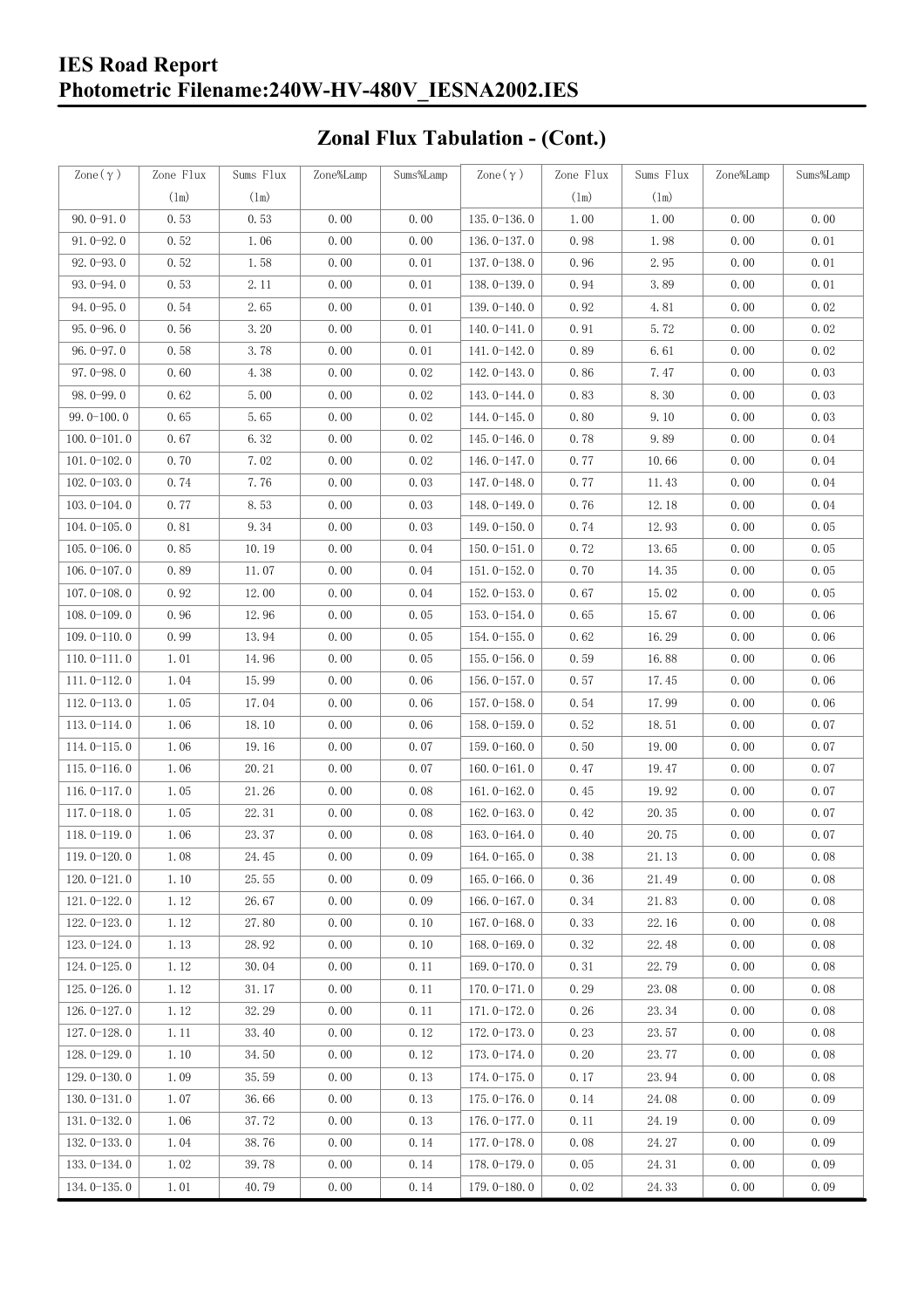### **Rectangle ISO Lighting Intensity Diagram**

| Lum. Name:           | Lum.Catelog:          | $\textsf{Test ID:} \quad 2017-04-22$      |
|----------------------|-----------------------|-------------------------------------------|
| Lamp Name: 240W-HV   | Lamp Catelog:         | Test Lab: EVERFINE                        |
| Manufacture: xinfang | Test Machine:GON-2000 | $\sqrt{2}$ Test Date: 2017-04-22 10:33:12 |



Maximum Cand.@Angle: H=15.4°, V=41.7°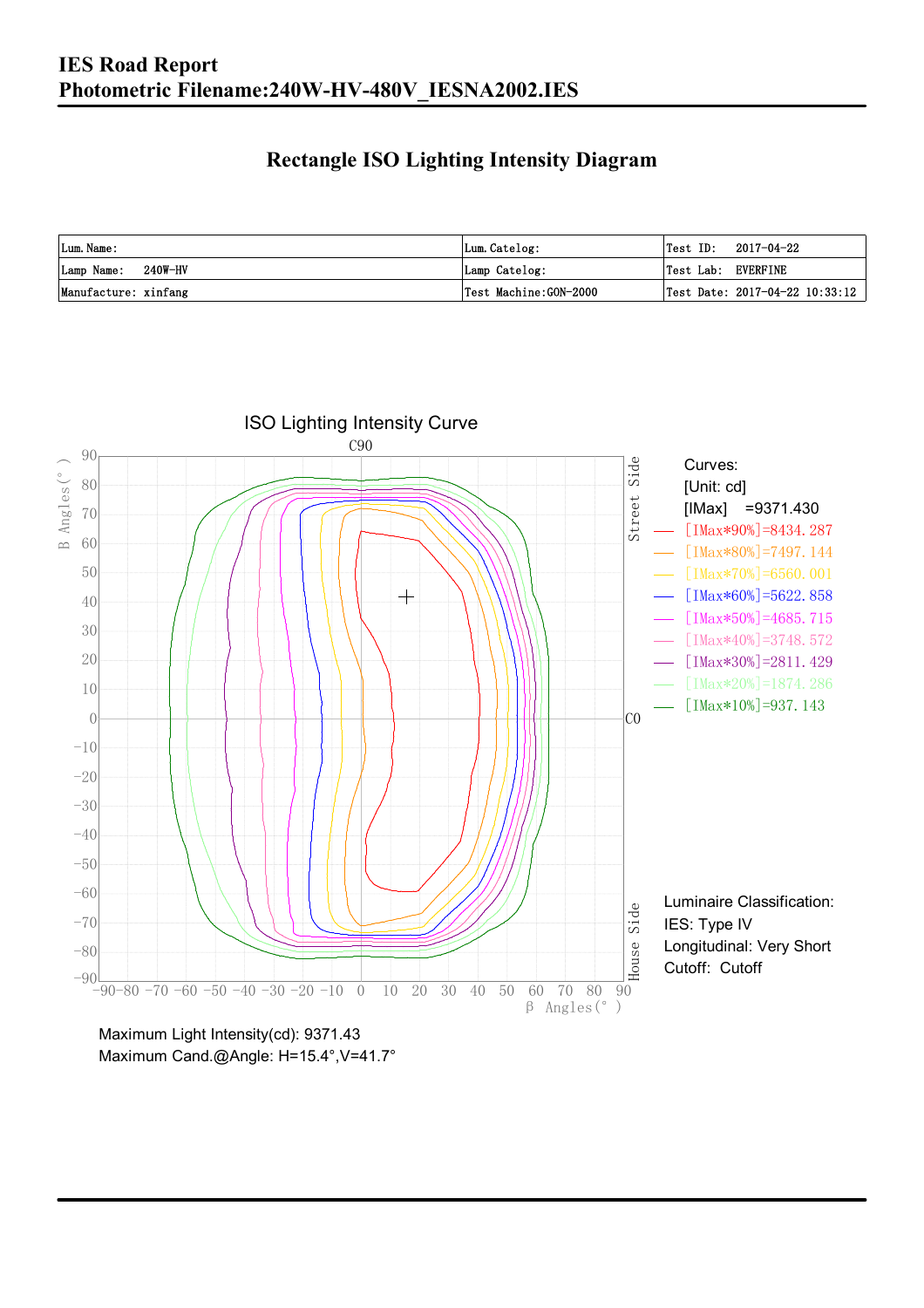### **Round ISO Lighting Intensity Diagram**

| Lum. Name:           | Lum.Catelog:          | Test ID:<br>2017-04-22                    |
|----------------------|-----------------------|-------------------------------------------|
| Lamp Name: 240W-HV   | Lamp Catelog:         | Test Lab: EVERFINE                        |
| Manufacture: xinfang | Test Machine:GON-2000 | $\sqrt{2}$ Test Date: 2017-04-22 10:33:12 |

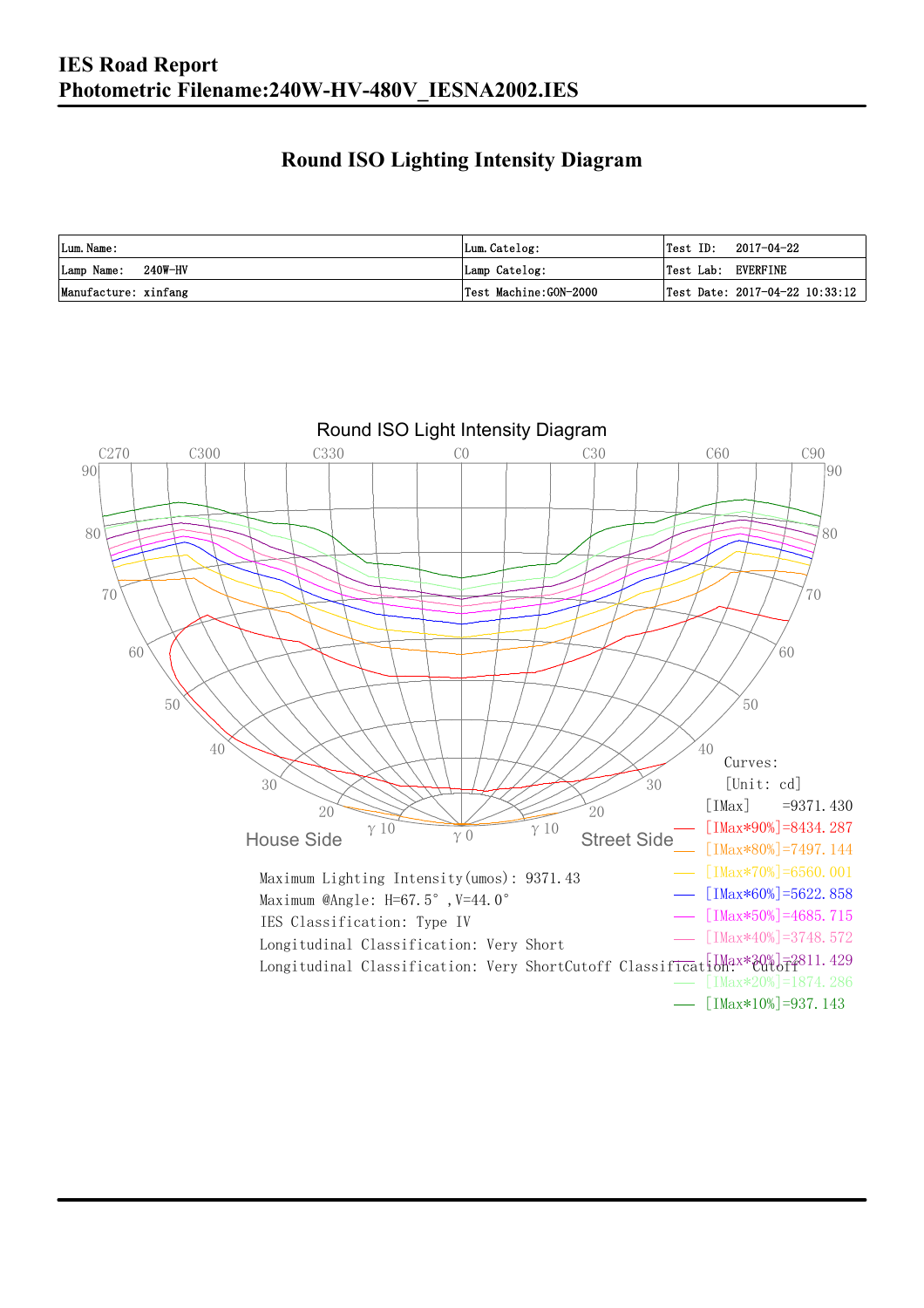#### **Plane ISO-Illuminance Diagram**

| Lum. Name:           | Lum.Catelog:          | $\textsf{Test ID:} \quad 2017-04-22$           |
|----------------------|-----------------------|------------------------------------------------|
| Lamp Name: 240W-HV   | Lamp Catelog:         | Test Lab: EVERFINE                             |
| Manufacture: xinfang | Test Machine:GON-2000 | $\vert$ Test Date: 2017-04-22 10:33:12 $\vert$ |



Plane ISO-Illuminance Curve

Working Plane Maximum Illuminance(lx): 886.57 Working Plane Maximum Illuminance Position(d/h):H0.0 V0.2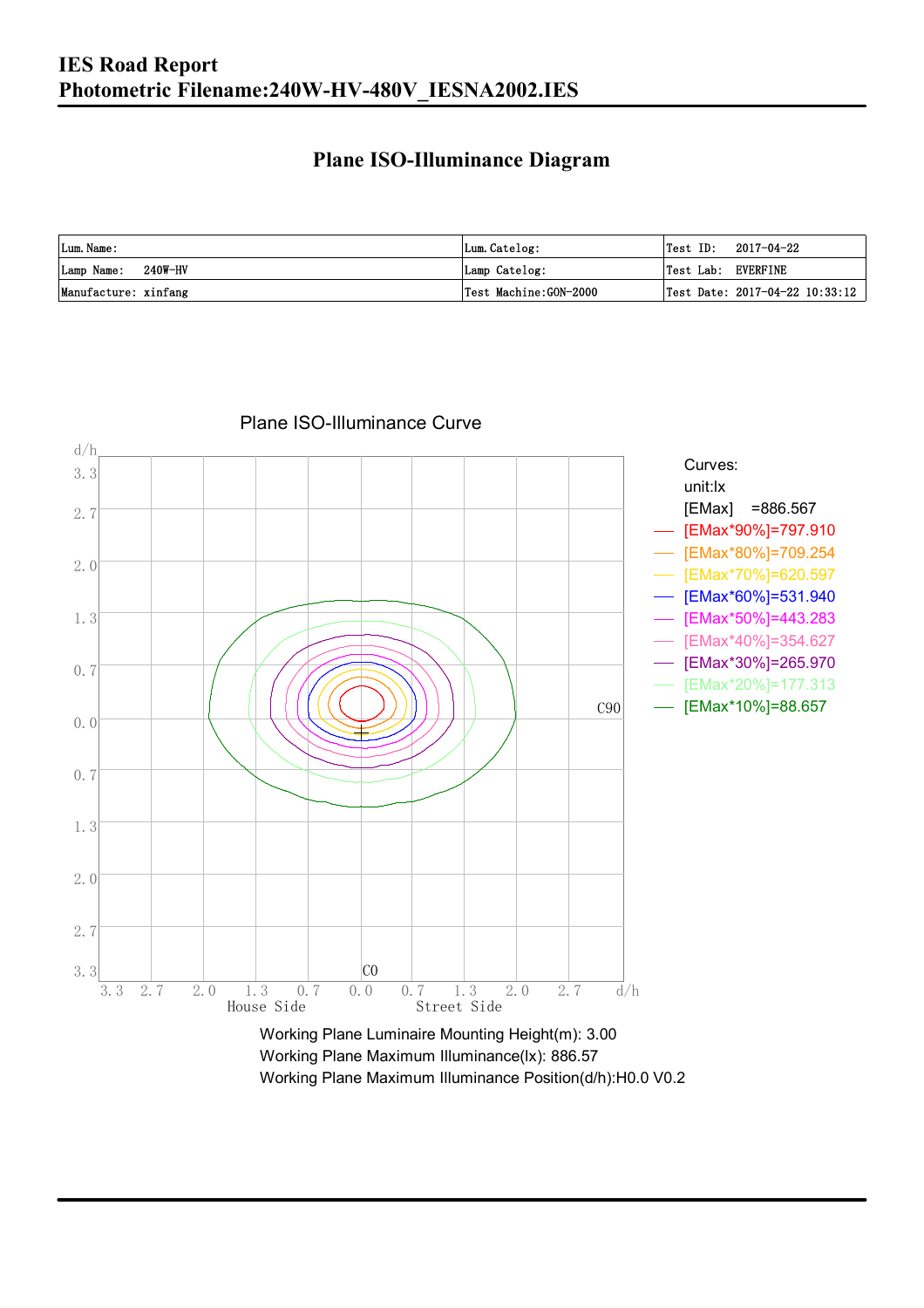### **3D Plane ISO Illuminance Diagram**

| Lum. Name:           | Lum.Catelog:          |                    | $\textsf{Test ID:} \quad 2017-04-22$ |
|----------------------|-----------------------|--------------------|--------------------------------------|
| Lamp Name: 240W-HV   | Lamp Catelog:         | Test Lab: EVERFINE |                                      |
| Manufacture: xinfang | Test Machine:GON-2000 |                    | Test Date: 2017-04-22 10:33:12       |

#### 3D Plane Illuminance Modal

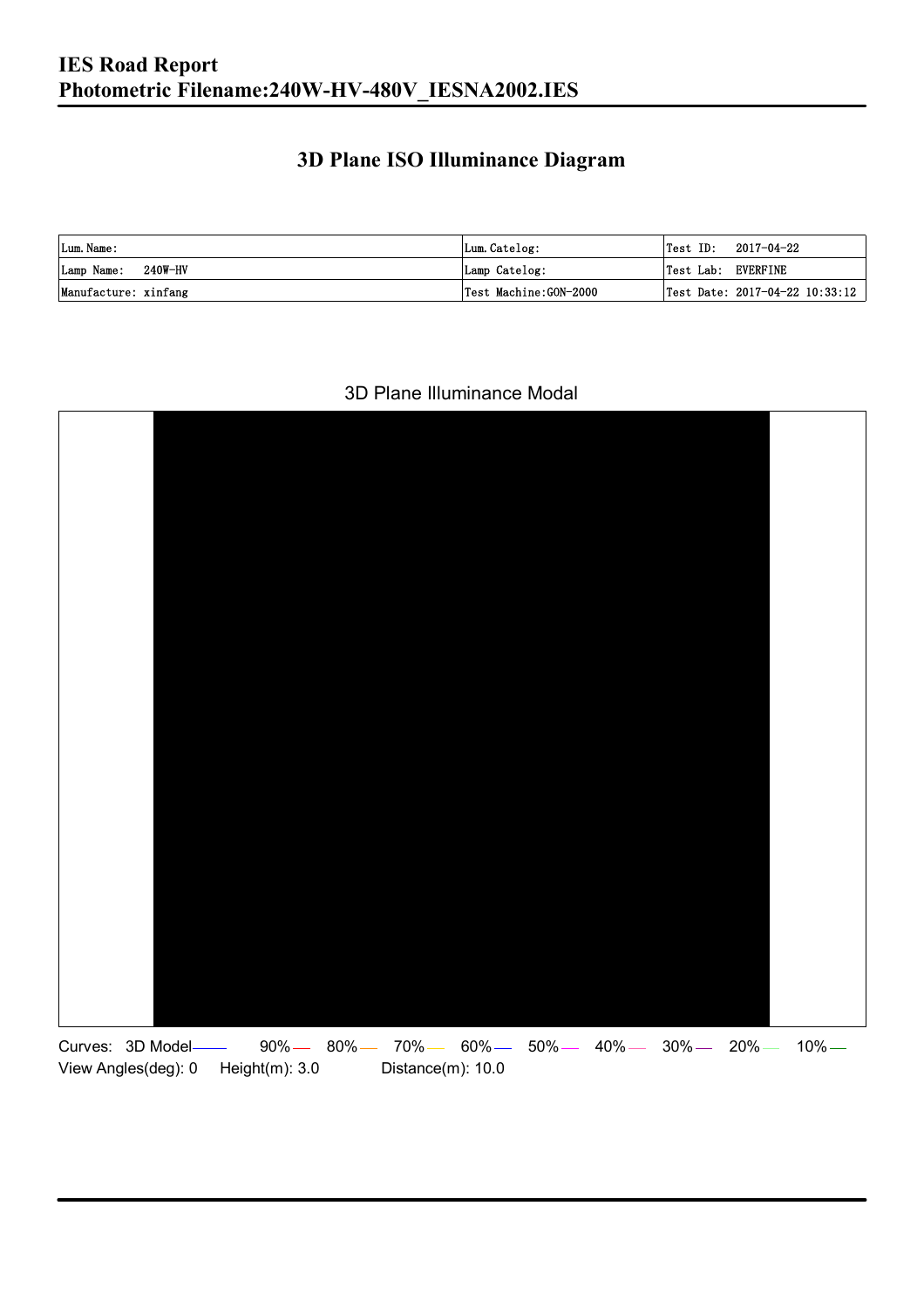#### **Space ISO Illuminance Diagram**

| Lum. Name:           | Lum.Catelog:          | $\textsf{Test ID:} \quad 2017-04-22$           |
|----------------------|-----------------------|------------------------------------------------|
| Lamp Name: 240W-HV   | Lamp Catelog:         | Test Lab: EVERFINE                             |
| Manufacture: xinfang | Test Machine:GON-2000 | $\vert$ Test Date: 2017-04-22 10:33:12 $\vert$ |



Space ISO Illuminance Curve

Space Plane Maximum Illuminance and @Angle:7979.10lx,10.0deg Plane Maximum Lighting Intensity and @Angle:9272.960cd,0eg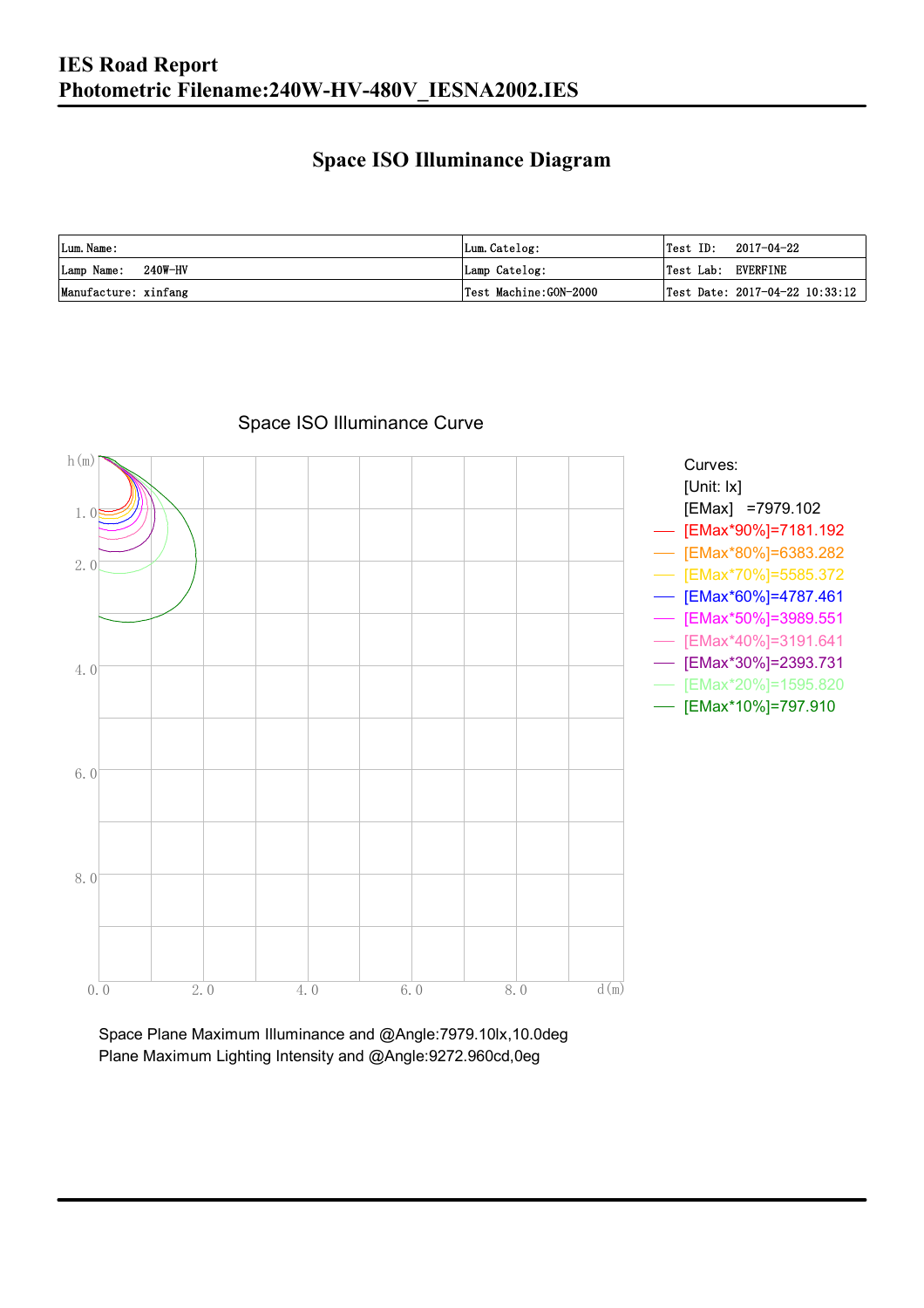### **Illuminance-Distance Diagram**

| Lum. Name:           | Lum.Catelog:          | Test ID:<br>2017-04-22         |
|----------------------|-----------------------|--------------------------------|
| Lamp Name: 240W-HV   | Lamp Catelog:         | Test Lab: EVERFINE             |
| Manufacture: xinfang | Test Machine:GON-2000 | Test Date: 2017-04-22 10:33:12 |



Illuminance-Distance Curve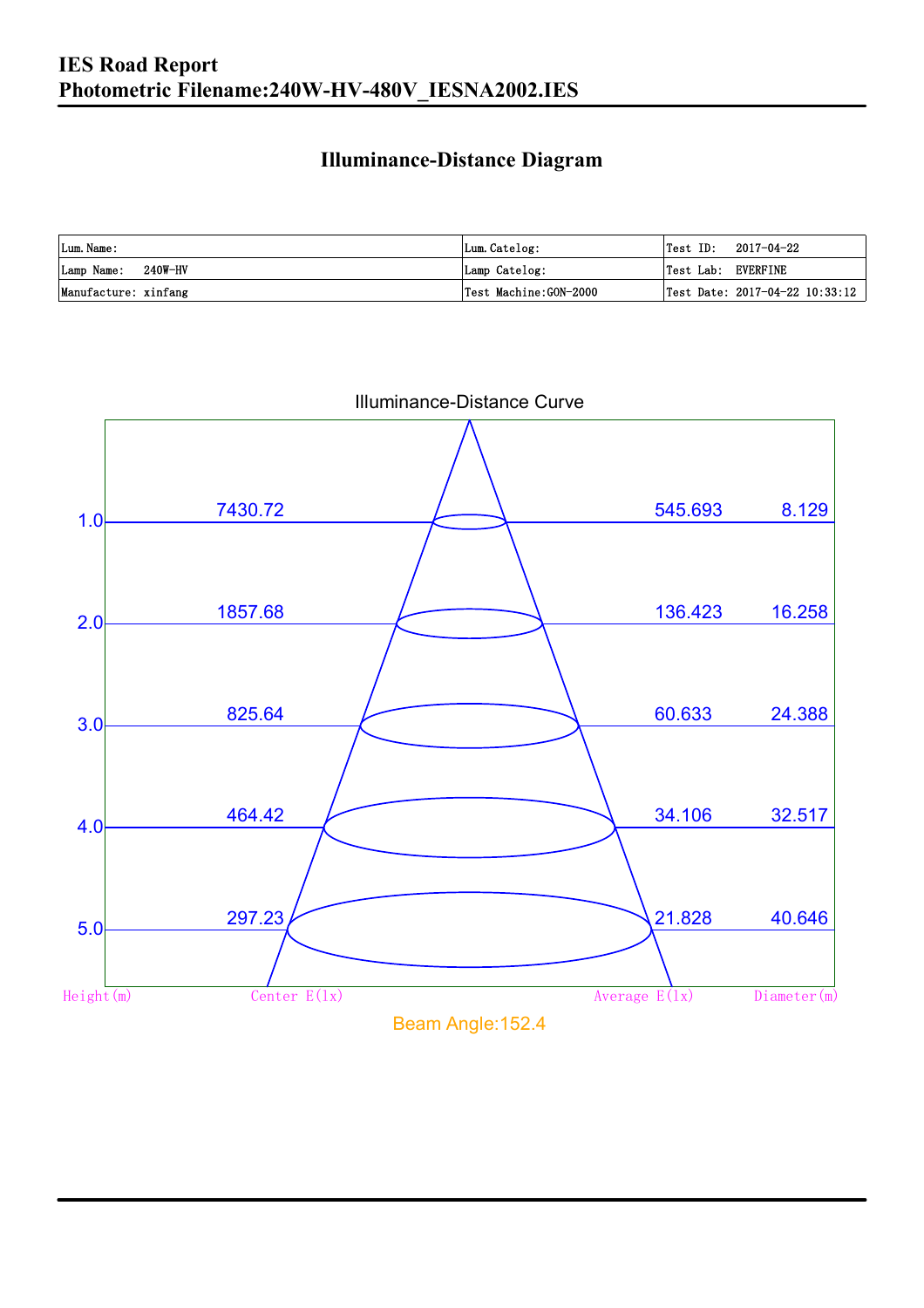### **Road Coefficient of Utilization Curves**

| Lum. Name:           | Lum.Catelog:          |                    | $\textsf{Test ID:} \quad 2017-04-22$ |
|----------------------|-----------------------|--------------------|--------------------------------------|
| Lamp Name: 240W-HV   | Lamp Catelog:         | Test Lab: EVERFINE |                                      |
| Manufacture: xinfang | Test Machine:GON-2000 |                    | Test Date: 2017-04-22 10:33:12       |



Tilt Angles: Ang1(deg): 0 Ang2(deg): 5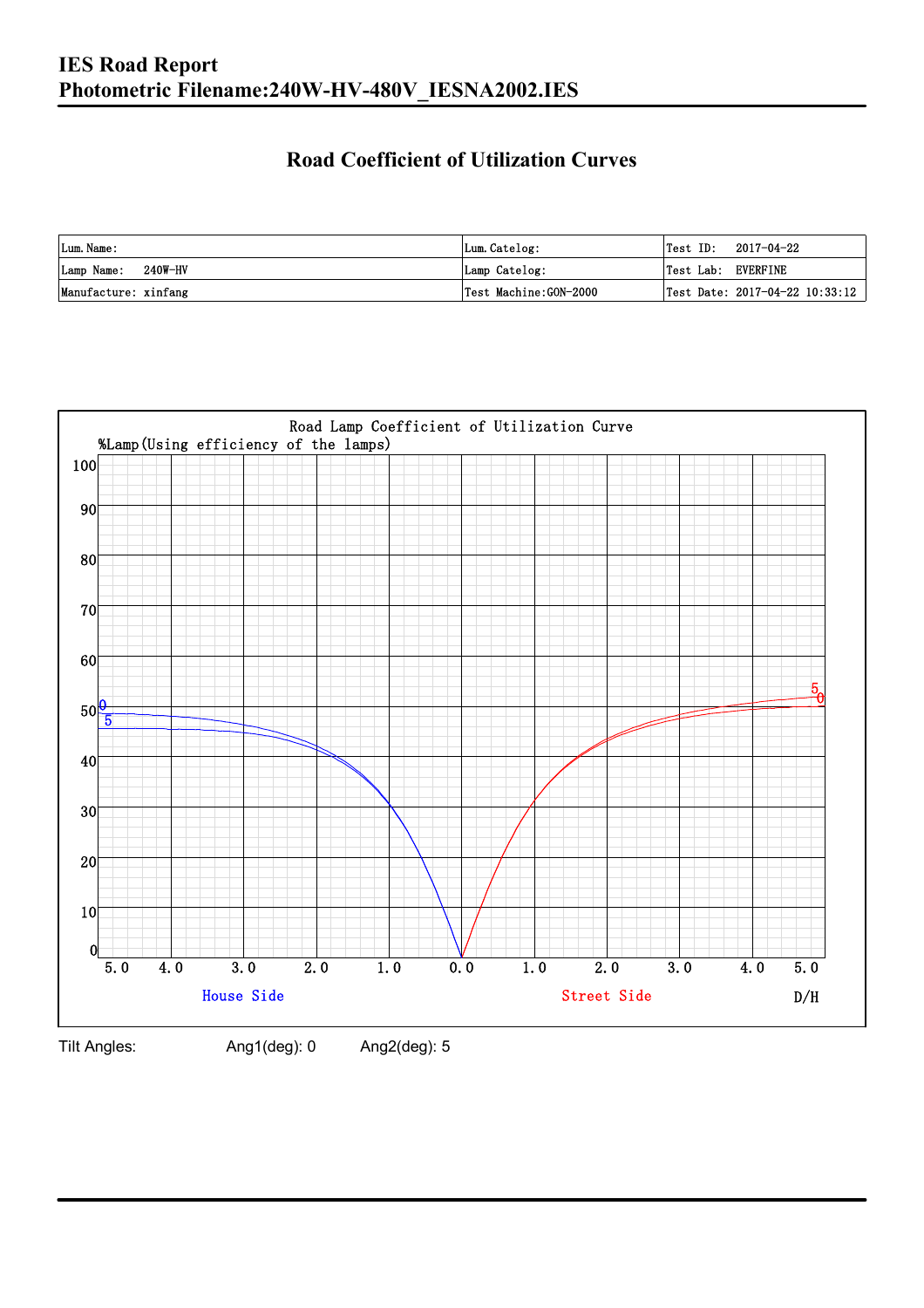#### **IES Road Report Photometric Filename:240W-HV-480V\_IESNA2002.IES**

### **Candela Tabulation**

| V/H           | CO.0    | C22.5   | C45.0   | C67.5   | C90.0   | C112.5  | C135.0  | C157.5  | C180.0  | C202.5  | C225.0  | C <sub>247.5</sub> |
|---------------|---------|---------|---------|---------|---------|---------|---------|---------|---------|---------|---------|--------------------|
| $\gamma$ 0.0  | 7430.72 | 7430.72 | 7430.72 | 7430.72 | 7430.72 | 7430.72 | 7430.72 | 7430.72 | 7430.72 | 7430.72 | 7430.72 | 7430.72            |
| $\gamma$ 1.0  | 7542.79 | 7534.01 | 7509.05 | 7476.50 | 7435.13 | 7390.65 | 7350.03 | 7318.50 | 7314.06 | 7325.72 | 7345.35 | 7384.09            |
| $\gamma$ 2.0  | 7646.84 | 7639.07 | 7588.68 | 7519.67 | 7437.85 | 7346.92 | 7265.70 | 7206.12 | 7187.64 | 7208.26 | 7255.82 | 7337.34            |
| $\gamma$ 3.0  | 7748.79 | 7743.74 | 7666.30 | 7560.02 | 7439.49 | 7300.99 | 7180.72 | 7087.87 | 7057.78 | 7092.15 | 7160.91 | 7288.76            |
| $\gamma$ 4.0  | 7846.32 | 7840.20 | 7746.76 | 7603.64 | 7440.58 | 7249.39 | 7091.72 | 6969.37 | 6921.44 | 6969.84 | 7061.77 | 7234.49            |
| $\gamma$ 5.0  | 7939.74 | 7928.64 | 7821.56 | 7644.81 | 7439.45 | 7194.68 | 7001.32 | 6841.51 | 6788.02 | 6846.35 | 6965.66 | 7178.31            |
| $\gamma$ 6.0  | 8031.38 | 8012.99 | 7893.97 | 7683.96 | 7437.68 | 7140.05 | 6906.72 | 6720.08 | 6654.95 | 6720.94 | 6866.70 | 7121.87            |
| $\gamma$ 7.0  | 8119.77 | 8097.90 | 7956.28 | 7726.25 | 7431.09 | 7082.09 | 6811.43 | 6599.73 | 6521.15 | 6592.97 | 6768.46 | 7060.64            |
| $\gamma$ 8.0  | 8202.01 | 8184.31 | 8020.95 | 7763.91 | 7428.36 | 7024.05 | 6716.01 | 6475.86 | 6392.59 | 6463.87 | 6666.15 | 7000.42            |
| $\gamma$ 9.0  | 8277.39 | 8268.81 | 8089.63 | 7808.61 | 7422.81 | 6968.29 | 6619.09 | 6348.20 | 6251.67 | 6332.93 | 6567.31 | 6944.77            |
| $\gamma$ 10.0 | 8354.10 | 8348.32 | 8160.21 | 7856.44 | 7418.50 | 6915.22 | 6528.63 | 6217.15 | 6101.29 | 6202.43 | 6474.46 | 6894.39            |
| $\gamma$ 11.0 | 8427.62 | 8423.57 | 8225.99 | 7904.90 | 7419.11 | 6864.90 | 6436.64 | 6088.10 | 5949.17 | 6068.48 | 6381.40 | 6845.35            |
| $\gamma$ 12.0 | 8496.75 | 8490.93 | 8288.58 | 7953.59 | 7424.16 | 6821.96 | 6348.14 | 5956.59 | 5804.44 | 5935.95 | 6288.53 | 6800.24            |
| $\gamma$ 13.0 | 8562.04 | 8558.62 | 8350.51 | 8003.18 | 7431.81 | 6781.79 | 6255.32 | 5823.43 | 5668.64 | 5808.73 | 6191.95 | 6753.12            |
| $\gamma$ 14.0 | 8624.93 | 8621.13 | 8416.04 | 8055.96 | 7452.22 | 6749.76 | 6163.60 | 5694.63 | 5531.45 | 5681.51 | 6093.84 | 6712.27            |
| $\gamma$ 15.0 | 8687.46 | 8681.52 | 8478.64 | 8109.50 | 7482.28 | 6719.99 | 6069.88 | 5575.53 | 5401.92 | 5559.13 | 5996.02 | 6673.80            |
| $\gamma$ 16.0 | 8752.48 | 8738.94 | 8537.90 | 8160.44 | 7518.58 | 6692.39 | 5977.28 | 5468.25 | 5285.85 | 5439.14 | 5900.78 | 6634.46            |
| $\gamma$ 17.0 | 8815.85 | 8790.46 | 8601.12 | 8217.70 | 7552.33 | 6670.73 | 5889.32 | 5365.48 | 5182.65 | 5328.04 | 5806.84 | 6599.56            |
| $\gamma$ 18.0 | 8879.83 | 8842.51 | 8657.43 | 8269.64 | 7594.43 | 6656.58 | 5804.93 | 5264.66 | 5083.80 | 5220.23 | 5711.93 | 6566.95            |
| $\gamma$ 19.0 | 8935.07 | 8892.75 | 8709.55 | 8328.57 | 7639.33 | 6647.67 | 5726.05 | 5169.82 | 4991.94 | 5120.14 | 5620.85 | 6541.89            |
| $\gamma$ 20.0 | 8987.64 | 8942.03 | 8763.20 | 8387.83 | 7687.55 | 6638.59 | 5650.00 | 5084.86 | 4899.91 | 5028.78 | 5532.40 | 6518.70            |
| $\gamma$ 21.0 | 9041.71 | 8986.00 | 8815.52 | 8450.67 | 7738.14 | 6626.14 | 5578.73 | 4995.70 | 4809.44 | 4939.53 | 5447.40 | 6494.59            |
| $\gamma$ 22.0 | 9090.98 | 9030.69 | 8865.48 | 8512.79 | 7794.59 | 6613.93 | 5515.79 | 4912.42 | 4718.63 | 4857.47 | 5378.45 | 6471.66            |
| $\gamma$ 23.0 | 9130.92 | 9074.30 | 8914.71 | 8577.65 | 7847.05 | 6599.76 | 5447.86 | 4833.11 | 4626.33 | 4774.25 | 5312.45 | 6446.73            |
| $\gamma$ 24.0 | 9178.60 | 9113.40 | 8961.16 | 8646.90 | 7908.87 | 6582.39 | 5379.31 | 4750.66 | 4533.74 | 4691.17 | 5245.70 | 6423.69            |
| $\gamma$ 25.0 | 9217.32 | 9148.52 | 9008.25 | 8717.39 | 7969.67 | 6561.76 | 5316.37 | 4663.40 | 4448.80 | 4605.58 | 5179.44 | 6394.47            |
| $\gamma$ 26.0 | 9247.09 | 9175.01 | 9047.10 | 8780.19 | 8026.81 | 6542.28 | 5249.58 | 4571.50 | 4369.59 | 4521.72 | 5116.93 | 6368.29            |
| $\gamma$ 27.0 | 9263.06 | 9189.41 | 9081.60 | 8837.52 | 8079.91 | 6524.44 | 5183.73 | 4485.03 | 4290.99 | 4436.23 | 5052.30 | 6340.04            |
| $\gamma$ 28.0 | 9272.96 | 9206.50 | 9113.70 | 8893.74 | 8132.07 | 6505.77 | 5128.24 | 4401.04 | 4212.10 | 4354.26 | 4984.40 | 6311.20            |
| $\gamma$ 29.0 | 9265.62 | 9215.86 | 9138.98 | 8945.78 | 8181.02 | 6484.20 | 5079.46 | 4318.56 | 4134.53 | 4274.89 | 4921.46 | 6283.99            |
| $\gamma$ 30.0 | 9249.83 | 9216.69 | 9167.86 | 8999.82 | 8239.64 | 6459.92 | 5025.36 | 4238.45 | 4059.91 | 4199.88 | 4861.58 | 6253.88            |
| $\gamma$ 31.0 | 9224.83 | 9208.10 | 9190.72 | 9052.83 | 8289.09 | 6429.85 | 4974.31 | 4167.63 | 3986.97 | 4126.82 | 4804.60 | 6220.19            |
| $\gamma$ 32.0 | 9184.15 | 9189.18 | 9202.48 | 9103.05 | 8334.77 | 6396.89 | 4923.49 | 4096.36 | 3913.86 | 4055.50 | 4749.59 | 6184.07            |
| $\gamma$ 33.0 | 9133.88 | 9161.20 | 9215.70 | 9142.93 | 8382.29 | 6363.96 | 4868.13 | 4028.96 | 3842.06 | 3985.59 | 4690.43 | 6144.84            |
| $\gamma$ 34.0 | 9071.42 | 9125.99 | 9232.50 | 9174.45 | 8425.47 | 6335.75 | 4812.67 | 3963.53 | 3767.56 | 3917.73 | 4641.35 | 6106.84            |
| $\gamma$ 35.0 | 9003.91 | 9075.88 | 9245.52 | 9207.51 | 8464.62 | 6312.11 | 4763.16 | 3889.68 | 3692.23 | 3855.73 | 4592.85 | 6067.85            |
| $\gamma$ 36.0 | 8928.15 | 9018.11 | 9253.53 | 9239.12 | 8500.93 | 6282.32 | 4714.16 | 3820.84 | 3612.59 | 3789.30 | 4544.28 | 6028.49            |
| $\gamma$ 37.0 | 8839.04 | 8942.46 | 9258.72 | 9273.05 | 8536.08 | 6247.54 | 4666.29 | 3749.70 | 3529.34 | 3720.02 | 4491.85 | 5992.39            |
| $\gamma$ 38.0 | 8738.39 | 8868.67 | 9248.94 | 9307.21 | 8561.75 | 6208.59 | 4615.88 | 3679.32 | 3441.75 | 3646.86 | 4441.00 | 5960.30            |
| $\gamma$ 39.0 | 8622.78 | 8784.48 | 9234.37 | 9328.34 | 8589.41 | 6174.57 | 4563.58 | 3609.55 | 3356.41 | 3565.61 | 4386.72 | 5928.76            |
| $\gamma$ 40.0 | 8502.55 | 8700.57 | 9215.63 | 9342.33 | 8622.37 | 6144.99 | 4506.93 | 3531.81 | 3275.36 | 3481.87 | 4333.67 | 5901.05            |
| $\gamma$ 41.0 | 8370.52 | 8603.91 | 9195.45 | 9352.19 | 8646.86 | 6123.51 | 4447.77 | 3454.34 | 3195.34 | 3398.99 | 4278.15 | 5879.32            |
| $\gamma$ 42.0 | 8234.73 | 8509.25 | 9170.03 | 9363.04 | 8676.15 | 6106.65 | 4397.95 | 3372.10 | 3116.95 | 3317.98 | 4216.69 | 5860.11            |
| $\gamma$ 43.0 | 8081.18 | 8403.11 | 9136.54 | 9371.23 | 8693.15 | 6086.91 | 4348.12 | 3295.50 | 3038.55 | 3239.12 | 4155.01 | 5843.02            |
| $\gamma$ 44.0 | 7914.75 | 8286.67 | 9102.98 | 9371.43 | 8715.23 | 6065.84 | 4297.20 | 3219.49 | 2960.22 | 3165.47 | 4097.51 | 5822.89            |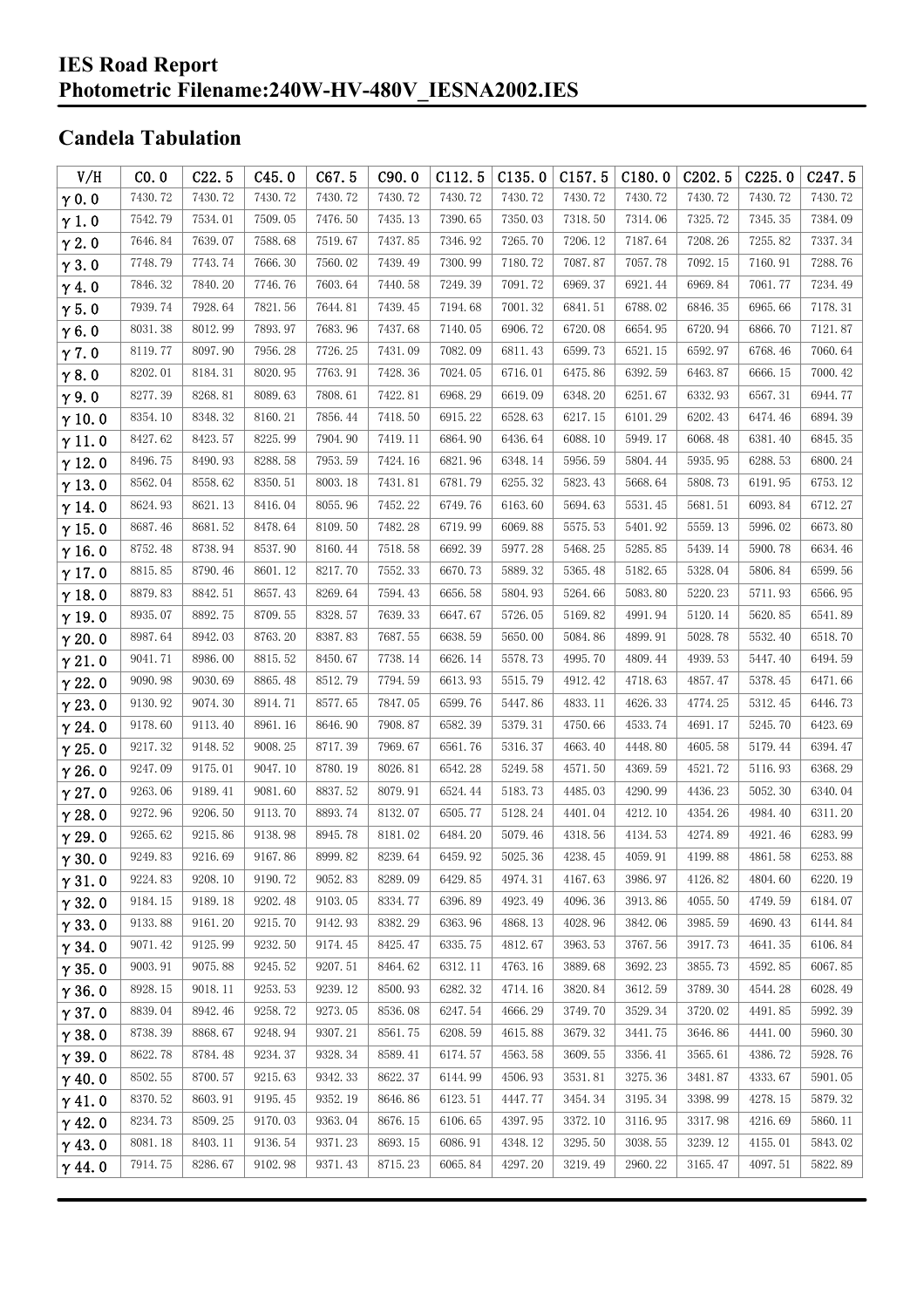| V/H           | CO.0    | C22.5   | C45.0   | C67.5   | C90.0   | C112.5      | C135.0  | C157.5  | C180.0  | C <sub>202.5</sub> | C225.0  | C <sub>247.5</sub> |
|---------------|---------|---------|---------|---------|---------|-------------|---------|---------|---------|--------------------|---------|--------------------|
| $\gamma$ 45.0 | 7735.60 | 8169.25 | 9065.01 | 9366.48 | 8723.07 | 6044.77     | 4244.61 | 3147.08 | 2889.46 | 3096.02            | 4047.66 | 5796.46            |
| $\gamma$ 46.0 | 7536.44 | 8029.97 | 9015.47 | 9357.20 | 8733.63 | 6030.05     | 4193.23 | 3075.60 | 2816.44 | 3026.57            | 3991.56 | 5768.14            |
| $\gamma$ 47.0 | 7334.39 | 7877.01 | 8960.88 | 9340.46 | 8741.20 | 6009.49     | 4140.78 | 3004.12 | 2748.45 | 2957.19            | 3931.11 | 5742.55            |
| $\gamma$ 48.0 | 7108.00 | 7704.34 | 8898.64 | 9333.75 | 8745.02 | 5995.63     | 4085.80 | 2932.70 | 2682.29 | 2892.66            | 3864.20 | 5720.55            |
| $\gamma$ 49.0 | 6878.53 | 7521.08 | 8832.92 | 9324.81 | 8745.57 | 5983.07     | 4025.17 | 2864.33 | 2614.99 | 2820.15            | 3798.92 | 5693.63            |
| $\gamma$ 50.0 | 6623.13 | 7324.18 | 8762.35 | 9318.08 | 8746.56 | 5970.56     | 3960.15 | 2793.39 | 2543.97 | 2748.42            | 3736.25 | 5669.29            |
| $\gamma$ 51.0 | 6354.64 | 7102.31 | 8680.00 | 9312.53 | 8740.23 | 5945.41     | 3899.55 | 2730.56 | 2475.94 | 2677.83            | 3669.49 | 5642.43            |
| $\gamma$ 52.0 | 6061.22 | 6868.91 | 8573.82 | 9295.28 | 8727.69 | 5919.50     | 3844.57 | 2669.26 | 2407.81 | 2607.77            | 3603.73 | 5614.30            |
| $\gamma$ 53.0 | 5757.70 | 6611.03 | 8465.52 | 9266.41 | 8712.07 | 5902.76     | 3790.94 | 2606.81 | 2338.90 | 2542.89            | 3540.70 | 5589.21            |
| $\gamma$ 54.0 | 5433.30 | 6353.48 | 8339.77 | 9220.89 | 8695.19 | 5880.43     | 3734.00 | 2537.59 | 2268.71 | 2482.68            | 3477.61 | 5567.70            |
| $\gamma$ 55.0 | 5067.38 | 6073.74 | 8192.32 | 9161.38 | 8671.12 | 5860.85     | 3677.29 | 2469.87 | 2200.60 | 2418.77            | 3419.07 | 5542.20            |
| $\gamma$ 56.0 | 4627.99 | 5770.33 | 8027.70 | 9096.93 | 8638.36 | 5841.77     | 3618.55 | 2404.61 | 2132.55 | 2355.29            | 3356.93 | 5508.14            |
| $\gamma$ 57.0 | 4109.32 | 5448.49 | 7867.40 | 9025.36 | 8602.88 | 5821.27     | 3552.81 | 2337.75 | 2071.69 | 2290.28            | 3297.06 | 5471.83            |
| $\gamma$ 58.0 | 3510.97 | 5075.61 | 7686.13 | 8948.81 | 8578.52 | 5803.86     | 3484.04 | 2276.14 | 2015.01 | 2229.66            | 3235.91 | 5440.09            |
| $\gamma$ 59.0 | 2935.02 | 4647.67 | 7479.76 | 8862.38 | 8564.94 | 5784.29     | 3409.98 | 2218.29 | 1942.05 | 2179.04            | 3164.59 | 5407.68            |
| $\gamma$ 60.0 | 2445.89 | 4178.93 | 7256.68 | 8767.32 | 8560.49 | 5768.94     | 3340.19 | 2164.79 | 1823.47 | 2132.10            | 3093.34 | 5378.32            |
| $\gamma$ 61.0 | 2037.01 | 3689.12 | 7017.69 | 8652.77 | 8549.44 | 5759.04     | 3265.03 | 2111.26 | 1632.45 | 2077.21            | 3022.10 | 5351.64            |
| $\gamma$ 62.0 | 1650.21 | 3197.16 | 6761.93 | 8530.23 | 8527.50 | 5741.76     | 3199.70 | 2055.44 | 1402.46 | 2007.56            | 2950.98 | 5332.38            |
| $\gamma$ 63.0 | 1314.30 | 2726.47 | 6487.86 | 8410.58 | 8488.59 | 5728.79     | 3135.84 | 1980.20 | 1214.02 | 1912.17            | 2887.80 | 5307.92            |
| $\gamma$ 64.0 | 979.32  | 2250.72 | 6196.55 | 8286.30 | 8444.83 | 5712.03     | 3068.59 | 1878.05 | 1077.69 | 1780.60            | 2820.14 | 5278.00            |
| $\gamma$ 65.0 | 644.34  | 1802.29 | 5875.91 | 8169.15 | 8403.47 | 5693.04     | 3001.34 | 1731.51 | 975.87  | 1588.38            | 2751.69 | 5244.80            |
| $\gamma$ 66.0 | 497.42  | 1491.78 | 5528.08 | 8044.26 | 8353.56 | 5669.57     | 2934.09 | 1525.81 | 835.56  | 1401.10            | 2680.48 | 5208.15            |
| $\gamma$ 67.0 | 411.13  | 1184.05 | 5148.74 | 7901.01 | 8316.28 | 5650.82     | 2868.95 | 1342.09 | 682.98  | 1234.17            | 2609.06 | 5177.26            |
| $\gamma$ 68.0 | 369.21  | 876.33  | 4731.50 | 7739.12 | 8282.11 | 5640.14     | 2791.76 | 1198.24 | 609.53  | 1091.07            | 2534.32 | 5152.72            |
| $\gamma$ 69.0 | 344.76  | 670.20  | 4298.82 | 7575.32 | 8226.93 | 5630.35     | 2711.68 | 1062.91 | 557.70  | 968.71             | 2454.55 | 5123.10            |
| $\gamma$ 70.0 | 324.05  | 507.28  | 3826.14 | 7394.94 | 8120.19 | 5617.89     | 2622.29 | 935.94  | 501.53  | 858.95             | 2349.54 | 5061.33            |
| $\gamma$ 71.0 | 307.42  | 391.62  | 3357.57 | 7187.59 | 7906.75 | 5590.36     | 2504.64 | 820.19  | 448.15  | 748.88             | 2213.42 | 4976.19            |
| $\gamma$ 72.0 | 293.78  | 328.38  | 2968.69 | 6965.28 | 7531.52 | 5544.09     | 2355.84 | 706.05  | 403.77  | 628.41             | 2090.24 | 4926.03            |
| $\gamma$ 73.0 | 285.06  | 294.45  | 2606.87 | 6709.75 | 6976.12 | 5427.22     | 2213.84 | 576.14  | 367.91  | 518.57             | 1991.28 | 4916.87            |
| $\gamma$ 74.0 | 271.73  | 274.15  | 2265.18 | 6356.05 | 6290.09 | 5306.21     | 2126.94 | 479.70  | 332.35  | 463.65             | 1877.96 | 4927.71            |
| $\gamma$ 75.0 | 246.52  | 258.91  | 1924.41 | 5946.50 | 5389.11 | $5184.\,25$ | 2037.10 | 430.09  | 292.04  | 417.19             | 1748.23 | 4891.54            |
| $\gamma$ 76.0 | 222.41  | 244.62  | 1587.46 | 5338.75 | 4409.62 | 4934.32     | 1927.68 | 389.89  | 256.06  | 367.21             | 1590.56 | 4518.87            |
| $\gamma$ 77.0 | 203.84  | 225.25  | 1208.77 | 4526.59 | 3731.17 | 4438.98     | 1722.95 | 340.30  | 223.30  | 314.22             | 1407.99 | 4080.15            |
| $\gamma$ 78.0 | 185.49  | 203.96  | 829.46  | 3765.85 | 3052.72 | 3942.64     | 1442.14 | 287.81  | 196.69  | 267.10             | 1246.42 | 3469.66            |
| $\gamma$ 79.0 | 167.74  | 184.58  | 497.58  | 3120.00 | 2374.27 | 3289.11     | 1153.87 | 256.73  | 171.48  | 235.83             | 1005.76 | 2859.18            |
| $\gamma$ 80.0 | 149.55  | 162.13  | 259.25  | 2422.63 | 1685.34 | 2635.58     | 793.29  | 231.13  | 146.43  | 207.22             | 670.71  | 2248.79            |
| $\gamma$ 81.0 | 129.75  | 135.73  | 172.40  | 1875.37 | 1123.42 | 1984.11     | 543.36  | 203.18  | 121.12  | 178.75             | 465.24  | 1655.36            |
| $\gamma$ 82.0 | 103.72  | 110.77  | 128.00  | 1450.77 | 768.88  | 1391.08     | 385.62  | 175.13  | 98.30   | 152.23             | 327.61  | 1281.99            |
| $\gamma$ 83.0 | 81.10   | 88.72   | 97.21   | 1027.11 | 476.60  | 1024.61     | 235.17  | 147.68  | 78.23   | 123.89             | 224.91  | 849.75             |
| $\gamma$ 84.0 | 56.56   | 68.33   | 70.47   | 603.46  | 260.13  | 603.80      | 151.19  | 116.98  | 60.93   | 96.38              | 142.95  | 406.37             |
| $\gamma$ 85.0 | 32.95   | 42.56   | 47.73   | 295.24  | 86.07   | 311.01      | 97.93   | 84.38   | 44.65   | 73.64              | 85.02   | 189.20             |
| $\gamma$ 86.0 | 8.85    | 19.85   | 27.70   | 92.25   | 34.44   | 101.01      | 55.74   | 57.59   | 27.41   | 49.17              | 51.07   | 46.58              |
| $\gamma$ 87.0 | 3.11    | 4.48    | 12.24   | 22.73   | 18.67   | 19.53       | 22.12   | 17.73   | 6.64    | 17.34              | 19.53   | 17.77              |
| $\gamma$ 88.0 | 1.46    | 2.53    | 6.56    | 15.93   | 15.63   | 15.57       | 7.99    | 4.40    | 3.75    | 4.80               | 8.17    | 14.87              |
| $\gamma$ 89.0 | 0.06    | 0.45    | 3.68    | 12.16   | 11.30   | 10.57       | 4.16    | 2.01    | 2.01    | 3.18               | 4.73    | 10.63              |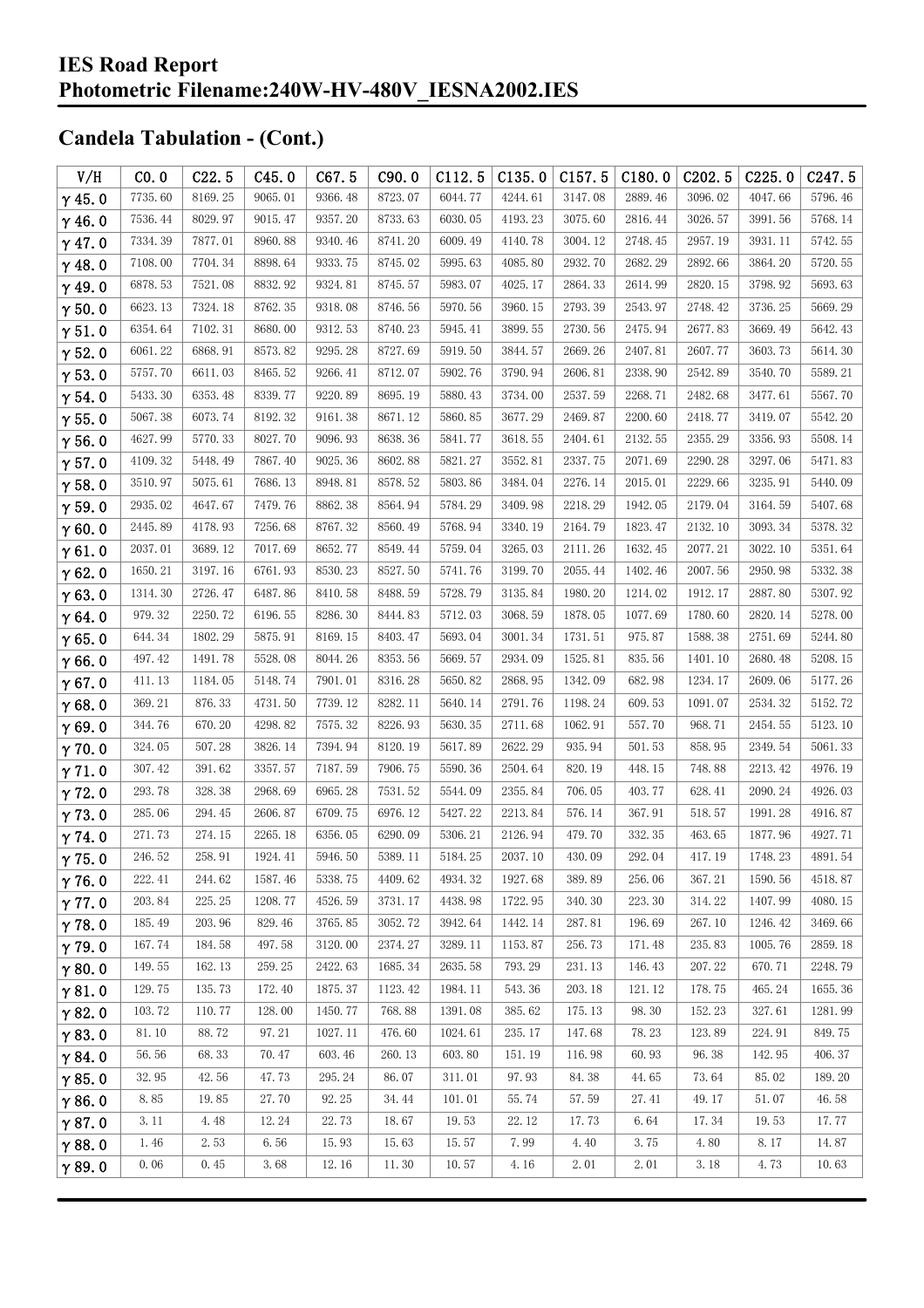| V/H            | CO.0  | C22.5 | C45.0 | C67.5 | C90.0 | C112.5 | C135.0 | C157.5 | C180.0 | C <sub>202.5</sub> | C225.0 | C <sub>247.5</sub> |
|----------------|-------|-------|-------|-------|-------|--------|--------|--------|--------|--------------------|--------|--------------------|
| $\gamma$ 90.0  | 0.00  | 0.11  | 3.28  | 11.17 | 10.39 | 9.17   | 2.80   | 0.00   | 0.00   | 0.35               | 3.63   | 10.22              |
| $\gamma$ 91.0  | 0.00  | 0.10  | 3.17  | 10.60 | 10.39 | 9.12   | 2.75   | 0.00   | 0.00   | 0.25               | 3.73   | 10.18              |
| $\gamma$ 92.0  | 0.00  | 0.05  | 3.11  | 10.29 | 10.39 | 9.12   | 2.75   | 0.00   | 0.00   | 0.25               | 3.83   | 10.23              |
| $\gamma$ 93.0  | 0.00  | 0.05  | 3.11  | 9.98  | 10.55 | 9.28   | 2.96   | 0.00   | 0.00   | 0.20               | 3.89   | 10.34              |
| $\gamma$ 94.0  | 0.00  | 0.05  | 3.11  | 9.92  | 10.75 | 9.48   | 3.31   | 0.00   | 0.00   | 0.20               | 4.14   | 10.59              |
| $\gamma$ 95.0  | 0.00  | 0.10  | 3.26  | 9.97  | 11.01 | 9.78   | 3.62   | 0.00   | 0.00   | 0.21               | 4.45   | 10.90              |
| $\gamma$ 96.0  | 0.00  | 0.25  | 3.56  | 9.92  | 11.52 | 10.19  | 3.93   | 0.10   | 0.00   | 0.41               | 4.76   | 11.21              |
| $\gamma$ 97.0  | 0.00  | 0.41  | 3.67  | 9.92  | 11.97 | 10.55  | 4.39   | 0.20   | 0.00   | 0.51               | 5.22   | 11.56              |
| $\gamma$ 98.0  | 0.00  | 0.71  | 3.93  | 9.87  | 12.22 | 10.80  | 4.95   | 0.26   | 0.00   | 0.51               | 5.73   | 11.82              |
| $\gamma$ 99.0  | 0.05  | 1.02  | 4.28  | 9.87  | 12.42 | 11.11  | 5.45   | 0.46   | 0.00   | 0.67               | 6.09   | 11.98              |
| $\gamma$ 100.0 | 0.30  | 1.27  | 4.44  | 9.92  | 12.98 | 11.40  | 5.96   | 0.87   | 0.00   | 0.97               | 6.49   | 12.38              |
| $\gamma$ 101.0 | 0.35  | 1.53  | 4.59  | 10.07 | 13.38 | 11.71  | 6.27   | 1.12   | 0.00   | 1.33               | 7.05   | 12.78              |
| $\gamma$ 102.0 | 0.70  | 1.77  | 4.89  | 10.42 | 13.69 | 12.21  | 6.68   | 1.48   | 0.10   | 1.69               | 7.56   | 13.19              |
| $\gamma$ 103.0 | 0.96  | 1.93  | 5.20  | 10.78 | 14.05 | 12.52  | 7.14   | 1.89   | 0.36   | 2.15               | 7.92   | 13.41              |
| $\gamma$ 104.0 | 1.11  | 2.34  | 5.36  | 11.14 | 14.55 | 12.82  | 7.69   | 2.44   | 0.61   | 2.55               | 8.53   | 14.02              |
| $\gamma$ 105.0 | 1.26  | 2.44  | 5.71  | 11.50 | 14.86 | 13.23  | 8.17   | 2.80   | 1.07   | 2.98               | 8.94   | 14.64              |
| $\gamma$ 106.0 | 1.51  | 2.80  | 6.11  | 11.80 | 15.27 | 13.53  | 8.81   | 3.30   | 1.32   | 3.67               | 9.24   | 15.19              |
| $\gamma$ 107.0 | 1.87  | 3.10  | 6.42  | 12.26 | 15.56 | 13.83  | 9.12   | 3.96   | 1.93   | 4.13               | 9.75   | 15.80              |
| $\gamma$ 108.0 | 2.23  | 3.26  | 6.58  | 12.82 | 15.82 | 14.15  | 9.27   | 4.43   | 2.39   | 4.70               | 10.06  | 16.48              |
| $\gamma$ 109.0 | 2.43  | 3.56  | 6.89  | 13.39 | 16.07 | 14.60  | 9.43   | 5.03   | 2.80   | 5.35               | 10.16  | 16.98              |
| $\gamma$ 110.0 | 2.78  | 3.62  | 7.04  | 13.70 | 16.52 | 15.21  | 9.63   | 5.54   | 3.41   | 5.67               | 10.57  | 17.50              |
| $\gamma$ 111.0 | 3.08  | 3.77  | 7.25  | 14.16 | 16.47 | 15.67  | 9.83   | 5.98   | 3.90   | 6.32               | 10.58  | 18.01              |
| $\gamma$ 112.0 | 3.24  | 3.87  | 7.55  | 14.26 | 16.47 | 16.06  | 9.93   | 6.24   | 4.56   | 6.78               | 11.03  | 18.25              |
| $\gamma$ 113.0 | 3.49  | 3.97  | 7.70  | 14.52 | 16.47 | 16.27  | 10.14  | 6.18   | 4.87   | 6.93               | 11.39  | 18.30              |
| $\gamma$ 114.0 | 3.65  | 4.12  | 7.86  | 14.72 | 16.47 | 16.52  | 10.29  | 6.03   | 5.63   | 6.88               | 11.79  | 18.10              |
| $\gamma$ 115.0 | 3.89  | 4.13  | 8.11  | 14.67 | 16.47 | 16.52  | 10.45  | 5.98   | 6.19   | 6.82               | 11.95  | 17.79              |
| $\gamma$ 116.0 | 4.10  | 3.83  | 8.36  | 14.72 | 16.37 | 16.52  | 10.95  | 5.48   | 6.64   | 6.21               | 12.46  | 17.59              |
| $\gamma$ 117.0 | 4.20  | 3.57  | 8.52  | 14.73 | 16.27 | 16.52  | 11.32  | 5.44   | 6.94   | 6.17               | 12.93  | 17.64              |
| $\gamma$ 118.0 | 4.30  | 3.57  | 8.62  | 14.73 | 16.22 | 16.52  | 11.87  | 5.94   | 6.89   | 6.37               | 13.48  | 17.59              |
| $\gamma$ 119.0 | 4.10  | 4.38  | 8.83  | 14.73 | 15.92 | 16.52  | 12.38  | 7.00   | 6.89   | 7.29               | 13.99  | 17.54              |
| $\gamma$ 120.0 | 4.10  | 5.14  | 8.83  | 14.73 | 15.82 | 16.56  | 12.48  | 8.34   | 7.03   | 8.81               | 14.25  | 17.49              |
| $\gamma$ 121.0 | 4.76  | 5.90  | 8.98  | 14.73 | 15.86 | 16.31  | 12.53  | 9.34   | 8.23   | 10.20              | 14.44  | 17.49              |
| $\gamma$ 122.0 | 6.02  | 6.40  | 8.93  | 14.78 | 15.76 | 16.06  | 12.32  | 9.79   | 9.51   | 10.91              | 14.39  | 17.49              |
| $\gamma$ 123.0 | 6.78  | 6.92  | 8.93  | 14.73 | 15.41 | 15.91  | 12.17  | 10.16  | 10.80  | 11.47              | 14.39  | 17.49              |
| $\gamma$ 124.0 | 6.99  | 7.33  | 8.93  | 14.67 | 15.11 | 15.86  | 12.12  | 10.70  | 11.56  | 11.83              | 14.39  | 17.54              |
| $\gamma$ 125.0 | 7.43  | 7.64  | 8.93  | 14.67 | 15.11 | 15.86  | 12.12  | 11.21  | 11.96  | 12.43              | 14.50  | 17.74              |
| $\gamma$ 126.0 | 7.74  | 7.74  | 8.93  | 14.67 | 15.21 | 15.91  | 12.12  | 11.52  | 12.27  | 13.04              | 14.70  | 17.74              |
| $\gamma$ 127.0 | 7.80  | 7.84  | 8.93  | 14.67 | 15.21 | 15.75  | 12.12  | 11.97  | 12.83  | 13.50              | 15.06  | 17.79              |
| $\gamma$ 128.0 | 7.85  | 8.10  | 8.98  | 14.52 | 15.21 | 15.35  | 12.12  | 12.54  | 13.33  | 13.96              | 15.36  | 17.49              |
| $\gamma$ 129.0 | 8.35  | 8.25  | 9.03  | 14.16 | 15.21 | 14.83  | 12.12  | 12.89  | 13.79  | 14.58              | 15.31  | 17.17              |
| $\gamma$ 130.0 | 8.60  | 8.56  | 9.03  | 13.50 | 15.16 | 14.34  | 12.12  | 13.39  | 14.31  | 15.19              | 15.31  | 16.82              |
| $\gamma$ 131.0 | 8.86  | 8.70  | 9.13  | 12.95 | 15.05 | 14.23  | 12.12  | 14.21  | 14.90  | 15.69              | 15.31  | 16.72              |
| $\gamma$ 132.0 | 8.97  | 8.81  | 9.19  | 12.54 | 14.75 | 13.98  | 12.17  | 14.56  | 15.32  | 16.21              | 15.31  | 16.71              |
| $\gamma$ 133.0 | 9.42  | 9.01  | 9.29  | 12.48 | 14.65 | 13.73  | 12.12  | 14.96  | 15.86  | 16.50              | 15.10  | 16.51              |
| $\gamma$ 134.0 | 10.51 | 9.31  | 9.29  | 12.37 | 14.60 | 13.53  | 12.02  | 15.21  | 16.38  | 16.50              | 14.69  | 16.41              |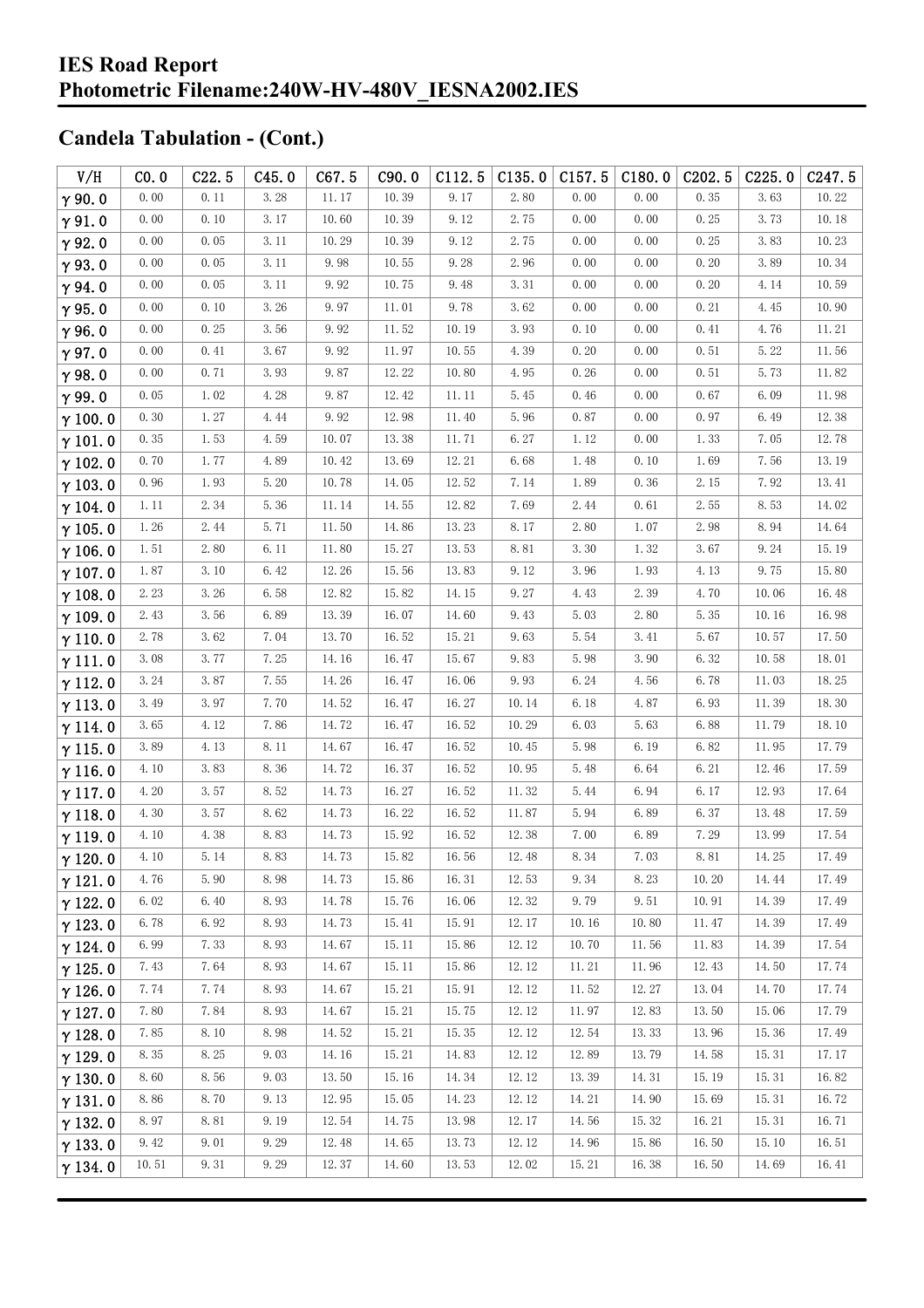| V/H            | CO.0  | C22.5 | C45.0 | C67.5 | C90.0 | C112.5 | C135.0 | C157.5 | C180.0 | C <sub>2</sub> 02.5 | C225.0 | C <sub>247.5</sub> |
|----------------|-------|-------|-------|-------|-------|--------|--------|--------|--------|---------------------|--------|--------------------|
| $\gamma$ 135.0 | 11.63 | 9.57  | 9.29  | 12.37 | 14.49 | 13.48  | 11.80  | 15.31  | 17.09  | 16.50               | 14.33  | 16.41              |
| $\gamma$ 136.0 | 12.79 | 9.72  | 9.24  | 12.37 | 14.24 | 13.53  | 11.25  | 15.26  | 17.69  | 16.45               | 13.71  | 16.47              |
| $\gamma$ 137.0 | 14.02 | 9.73  | 9.09  | 12.37 | 14.14 | 13.73  | 10.89  | 15.26  | 18.19  | 16.25               | 12.96  | 16.57              |
| $\gamma$ 138.0 | 13.93 | 10.18 | 8.58  | 12.37 | 14.09 | 14.14  | 10.24  | 15.26  | 18.90  | 16.25               | 12.25  | 17.03              |
| $\gamma$ 139.0 | 14.03 | 10.54 | 8.27  | 12.42 | 14.04 | 14.14  | 10.03  | 15.26  | 19.16  | 16.19               | 11.53  | 17.44              |
| $\gamma$ 140.0 | 14.68 | 10.74 | 7.92  | 12.27 | 14.04 | 14.14  | 9.98   | 15.26  | 19.36  | 16.09               | 11.23  | 17.59              |
| $\gamma$ 141.0 | 16.58 | 10.85 | 7.81  | 11.92 | 14.04 | 14.14  | 9.98   | 15.21  | 19.56  | 15.94               | 11.23  | 17.43              |
| $\gamma$ 142.0 | 16.67 | 11.05 | 7.45  | 11.61 | 14.04 | 14.13  | 10.03  | 15.01  | 19.54  | 15.89               | 11.44  | 17.27              |
| $\gamma$ 143.0 | 16.42 | 11.00 | 7.35  | 11.35 | 13.89 | 13.72  | 10.10  | 15.01  | 18.93  | 15.89               | 11.64  | 17.02              |
| $\gamma$ 144.0 | 15.46 | 11.00 | 7.40  | 11.20 | 13.79 | 13.53  | 10.50  | 15.06  | 15.60  | 15.89               | 11.85  | 16.72              |
| $\gamma$ 145.0 | 13.88 | 11.05 | 7.65  | 11.15 | 13.74 | 13.48  | 10.91  | 15.16  | 15.64  | 15.94               | 12.05  | 16.61              |
| $\gamma$ 146.0 | 14.44 | 11.30 | 7.86  | 11.10 | 13.74 | 13.48  | 11.63  | 15.16  | 16.63  | 15.99               | 12.47  | 16.31              |
| $\gamma$ 147.0 | 14.59 | 11.26 | 8.42  | 11.10 | 13.74 | 13.48  | 12.18  | 15.06  | 17.55  | 16.09               | 13.29  | 16.15              |
| $\gamma$ 148.0 | 15.83 | 11.31 | 8.72  | 11.10 | 13.74 | 13.48  | 12.84  | 15.06  | 18.20  | 15.99               | 14.35  | 16.00              |
| $\gamma$ 149.0 | 15.91 | 11.76 | 9.28  | 11.10 | 13.74 | 13.48  | 13.45  | 14.90  | 19.15  | 15.84               | 15.27  | 15.95              |
| $\gamma$ 150.0 | 15.86 | 11.81 | 9.74  | 11.10 | 13.63 | 13.48  | 13.81  | 14.55  | 18.48  | 15.74               | 15.82  | 15.69              |
| $\gamma$ 151.0 | 15.86 | 11.87 | 10.10 | 11.10 | 13.43 | 13.48  | 14.21  | 14.19  | 18.12  | 15.64               | 15.82  | 15.33              |
| $\gamma$ 152.0 | 15.41 | 11.97 | 10.55 | 11.15 | 13.38 | 13.48  | 14.31  | 13.94  | 17.32  | 15.74               | 15.87  | 14.93              |
| $\gamma$ 153.0 | 14.46 | 11.97 | 10.96 | 11.25 | 12.93 | 13.48  | 14.26  | 13.84  | 16.77  | 15.94               | 15.72  | 14.98              |
| $\gamma$ 154.0 | 14.24 | 12.07 | 11.22 | 11.45 | 12.56 | 13.48  | 14.06  | 13.89  | 16.50  | 15.98               | 15.62  | 14.93              |
| $\gamma$ 155.0 | 14.03 | 12.27 | 11.43 | 11.75 | 12.06 | 13.48  | 13.65  | 13.89  | 15.40  | 15.28               | 15.46  | 14.93              |
| $\gamma$ 156.0 | 13.78 | 12.47 | 11.53 | 11.96 | 11.81 | 13.53  | 13.39  | 13.89  | 15.15  | 15.28               | 15.15  | 14.93              |
| $\gamma$ 157.0 | 13.78 | 12.63 | 11.64 | 11.96 | 11.61 | 13.48  | 13.34  | 13.89  | 15.05  | 15.23               | 14.69  | 14.93              |
| $\gamma$ 158.0 | 14.08 | 12.68 | 11.64 | 11.96 | 11.61 | 13.37  | 13.08  | 13.89  | 14.94  | 15.18               | 14.49  | 14.98              |
| $\gamma$ 159.0 | 14.14 | 12.73 | 11.74 | 11.91 | 11.81 | 13.27  | 12.78  | 13.89  | 14.58  | 14.97               | 14.29  | 14.98              |
| $\gamma$ 160.0 | 14.09 | 12.93 | 11.74 | 11.76 | 12.07 | 12.86  | 12.63  | 13.89  | 14.24  | 14.57               | 14.19  | 14.98              |
| $\gamma$ 161.0 | 13.89 | 12.94 | 11.74 | 11.71 | 12.47 | 12.66  | 12.53  | 13.89  | 14.08  | 14.41               | 13.88  | 15.08              |
| $\gamma$ 162.0 | 13.78 | 12.99 | 11.89 | 11.76 | 12.82 | 12.10  | 12.53  | 13.89  | 13.68  | 14.16               | 13.83  | 15.14              |
| $\gamma$ 163.0 | 13.43 | 13.29 | 12.04 | 11.61 | 12.83 | 11.91  | 12.48  | 13.89  | 13.57  | 13.80               | 13.68  | 15.65              |
| $\gamma$ 164.0 | 13.43 | 13.49 | 12.05 | 11.56 | 12.93 | 12.01  | 12.53  | 13.89  | 13.43  | 13.60               | 13.58  | 15.90              |
| $\gamma$ 165.0 | 13.38 | 13.45 | 12.10 | 11.56 | 12.98 | 12.27  | 12.58  | 13.89  | 13.43  | 13.60               | 13.47  | 16.00              |
| $\gamma$ 166.0 | 13.43 | 13.50 | 12.45 | 11.56 | 12.93 | 12.78  | 12.79  | 14.01  | 13.38  | 13.56               | 13.49  | 16.06              |
| $\gamma$ 167.0 | 13.38 | 13.60 | 13.16 | 11.76 | 13.53 | 13.68  | 13.05  | 14.53  | 14.15  | 14.08               | 14.42  | 16.59              |
| $\gamma$ 168.0 | 13.23 | 14.15 | 14.02 | 12.37 | 13.89 | 14.09  | 13.55  | 16.13  | 16.15  | 16.00               | 16.20  | 17.51              |
| $\gamma$ 169.0 | 13.27 | 14.75 | 14.49 | 12.68 | 14.15 | 14.36  | 13.97  | 17.24  | 17.53  | 17.44               | 17.22  | 18.56              |
| $\gamma$ 170.0 | 13.83 | 15.22 | 15.05 | 12.93 | 15.11 | 15.16  | 14.72  | 17.44  | 18.36  | 18.13               | 17.97  | 18.71              |
| $\gamma$ 171.0 | 14.99 | 15.43 | 15.25 | 13.39 | 15.61 | 15.71  | 15.18  | 17.39  | 18.94  | 18.64               | 18.32  | 18.76              |
| $\gamma$ 172.0 | 15.84 | 15.38 | 15.31 | 13.50 | 15.87 | 15.81  | 15.48  | 17.34  | 18.59  | 18.74               | 18.22  | 18.66              |
| $\gamma$ 173.0 | 16.40 | 15.38 | 15.31 | 13.65 | 15.92 | 15.76  | 15.53  | 17.33  | 18.19  | 18.74               | 18.01  | 18.41              |
| $\gamma$ 174.0 | 16.62 | 15.43 | 15.57 | 13.80 | 15.92 | 15.76  | 15.59  | 17.14  | 18.14  | 18.79               | 17.81  | 18.36              |
| $\gamma$ 175.0 | 17.02 | 15.64 | 16.16 | 14.11 | 15.81 | 15.76  | 15.79  | 17.12  | 18.13  | 18.79               | 17.76  | 18.20              |
| $\gamma$ 176.0 | 17.12 | 15.84 | 16.18 | 14.26 | 15.76 | 15.76  | 15.79  | 16.63  | 17.58  | 18.63               | 17.60  | 17.69              |
| $\gamma$ 177.0 | 17.17 | 15.89 | 16.43 | 14.32 | 15.61 | 15.70  | 15.78  | 16.37  | 17.17  | 18.33               | 17.03  | 17.54              |
| $\gamma$ 178.0 | 17.27 | 15.89 | 16.38 | 14.37 | 15.21 | 15.39  | 15.48  | 16.02  | 16.76  | 18.06               | 16.37  | 17.13              |
| $\gamma$ 179.0 | 17.28 | 15.94 | 16.38 | 14.37 | 14.95 | 15.10  | 15.18  | 15.92  | 15.91  | 17.36               | 15.67  | 16.62              |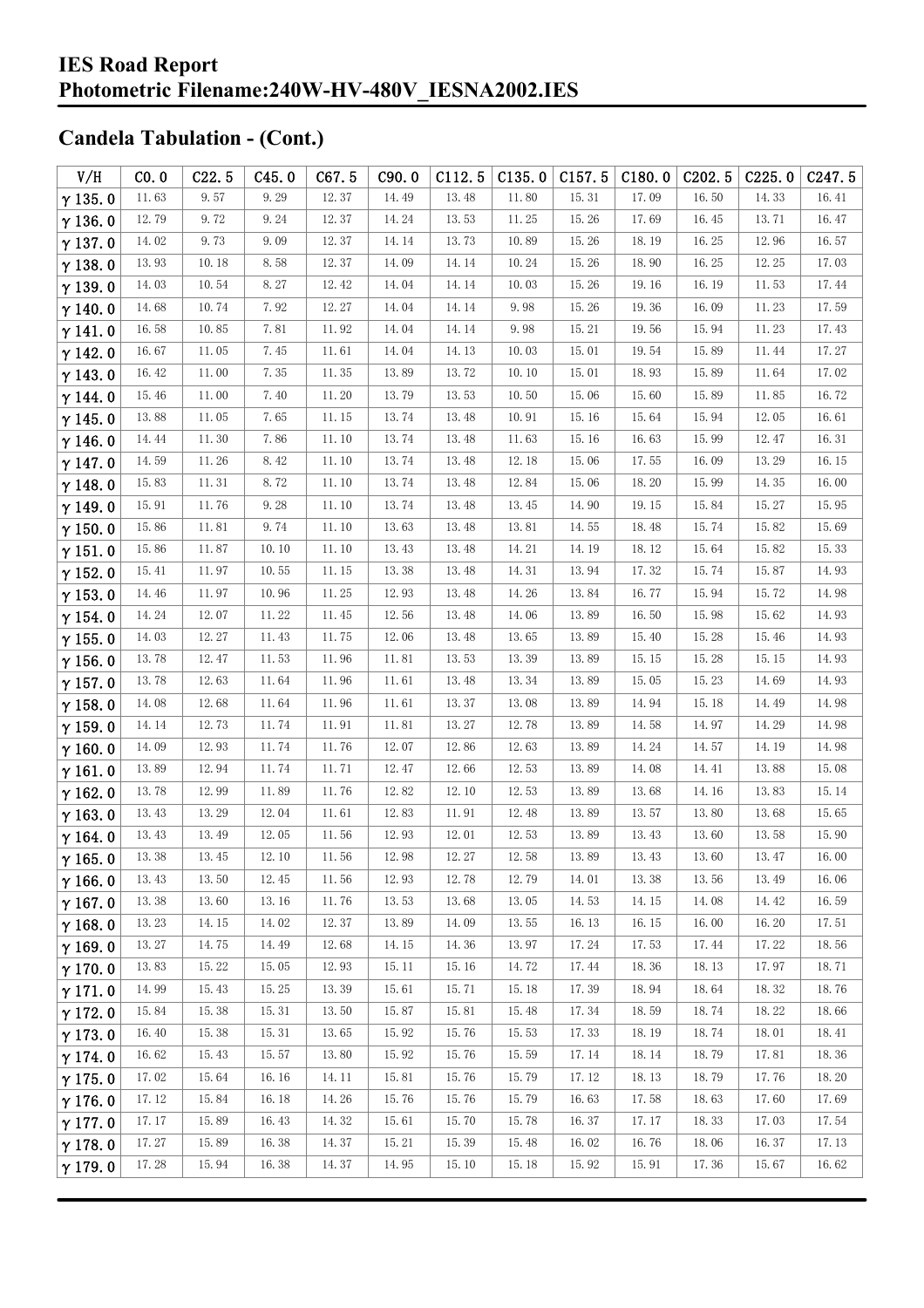| V/H            | CO.0    | C22.5   | C45.0   | C67.5   | C90.0 | C112.5 | C135.0 | C157.5 | C180.0 | C <sub>2</sub> 02.5 | C225.0 | C <sub>247.5</sub> |
|----------------|---------|---------|---------|---------|-------|--------|--------|--------|--------|---------------------|--------|--------------------|
| $\gamma$ 180.0 | 17.28   | 17.28   | 17.28   | 17.28   | 17.28 | 17.28  | 17.28  | 17.28  | 17.28  | 17.28               | 17.28  | 17.28              |
| V/H            | C270.0  | C292.5  | C315.0  | C337.5  |       |        |        |        |        |                     |        |                    |
| $\gamma$ 0.0   | 7430.72 | 7430.72 | 7430.72 | 7430.72 |       |        |        |        |        |                     |        |                    |
| $\gamma$ 1.0   | 7426.26 | 7466.55 | 7508.78 | 7536.22 |       |        |        |        |        |                     |        |                    |
| $\gamma$ 2.0   | 7417.66 | 7501.53 | 7583.80 | 7634.35 |       |        |        |        |        |                     |        |                    |
| $\gamma$ 3.0   | 7407.68 | 7534.50 | 7657.47 | 7731.40 |       |        |        |        |        |                     |        |                    |
| $\gamma$ 4.0   | 7397.14 | 7570.06 | 7732.97 | 7823.76 |       |        |        |        |        |                     |        |                    |
| $\gamma$ 5.0   | 7386.70 | 7601.44 | 7812.38 | 7912.31 |       |        |        |        |        |                     |        |                    |
| $\gamma$ 6.0   | 7372.35 | 7631.45 | 7889.11 | 7992.75 |       |        |        |        |        |                     |        |                    |
| $\gamma$ 7.0   | 7358.53 | 7667.13 | 7960.05 | 8065.61 |       |        |        |        |        |                     |        |                    |
| $\gamma$ 8.0   | 7345.91 | 7703.90 | 8029.43 | 8141.92 |       |        |        |        |        |                     |        |                    |
| $\gamma$ 9.0   | 7336.49 | 7740.16 | 8097.90 | 8217.23 |       |        |        |        |        |                     |        |                    |
| $\gamma$ 10.0  | 7332.45 | 7779.91 | 8160.25 | 8290.97 |       |        |        |        |        |                     |        |                    |
| $\gamma$ 11.0  | 7334.48 | 7823.43 | 8220.42 | 8356.58 |       |        |        |        |        |                     |        |                    |
| $\gamma$ 12.0  | 7345.76 | 7863.61 | 8280.96 | 8419.12 |       |        |        |        |        |                     |        |                    |
| $\gamma$ 13.0  | 7357.39 | 7906.16 | 8336.79 | 8489.23 |       |        |        |        |        |                     |        |                    |
| $\gamma$ 14.0  | 7371.71 | 7949.86 | 8393.52 | 8559.05 |       |        |        |        |        |                     |        |                    |
| $\gamma$ 15.0  | 7390.81 | 7993.37 | 8449.98 | 8622.42 |       |        |        |        |        |                     |        |                    |
| $\gamma$ 16.0  | 7414.26 | 8034.43 | 8506.17 | 8678.59 |       |        |        |        |        |                     |        |                    |
| $\gamma$ 17.0  | 7438.30 | 8079.16 | 8557.14 | 8737.96 |       |        |        |        |        |                     |        |                    |
| $\gamma$ 18.0  | 7464.70 | 8124.74 | 8601.44 | 8782.81 |       |        |        |        |        |                     |        |                    |
| $\gamma$ 19.0  | 7497.46 | 8172.56 | 8647.22 | 8824.77 |       |        |        |        |        |                     |        |                    |
| $\gamma$ 20.0  | 7534.72 | 8224.21 | 8694.86 | 8871.00 |       |        |        |        |        |                     |        |                    |
| $\gamma$ 21.0  | 7572.82 | 8273.95 | 8741.21 | 8914.28 |       |        |        |        |        |                     |        |                    |
| $\gamma$ 22.0  | 7617.60 | 8322.39 | 8781.94 | 8950.91 |       |        |        |        |        |                     |        |                    |
| $\gamma$ 23.0  | 7665.93 | 8368.40 | 8820.47 | 8989.27 |       |        |        |        |        |                     |        |                    |
| $\gamma$ 24.0  | 7712.73 | 8419.42 | 8853.64 | 9025.95 |       |        |        |        |        |                     |        |                    |
| $\gamma$ 25.0  | 7762.19 | 8466.86 | 8885.94 | 9056.08 |       |        |        |        |        |                     |        |                    |
| $\gamma$ 26.0  | 7815.93 | 8510.94 | 8915.05 | 9078.65 |       |        |        |        |        |                     |        |                    |
| $\gamma$ 27.0  | 7869.70 | 8562.29 | 8939.90 | 9098.31 |       |        |        |        |        |                     |        |                    |
| $\gamma$ 28.0  | 7919.60 | 8616.33 | 8969.05 | 9120.71 |       |        |        |        |        |                     |        |                    |
| $\gamma$ 29.0  | 7969.58 | 8664.78 | 8991.53 | 9124.25 |       |        |        |        |        |                     |        |                    |
| $\gamma$ 30.0  | 8015.29 | 8716.30 | 9011.64 | 9120.60 |       |        |        |        |        |                     |        |                    |
| $\gamma$ 31.0  | 8065.69 | 8764.85 | 9028.34 | 9111.93 |       |        |        |        |        |                     |        |                    |
| $\gamma$ 32.0  | 8114.20 | 8805.62 | 9031.61 | 9097.42 |       |        |        |        |        |                     |        |                    |
| $\gamma$ 33.0  | 8158.21 | 8842.36 | 9035.44 | 9067.96 |       |        |        |        |        |                     |        |                    |
| $\gamma$ 34.0  | 8192.38 | 8879.10 | 9043.77 | 9024.73 |       |        |        |        |        |                     |        |                    |
| $\gamma$ 35.0  | 8224.13 | 8913.08 | 9050.80 | 8974.78 |       |        |        |        |        |                     |        |                    |
| $\gamma$ 36.0  | 8256.86 | 8942.66 | 9053.21 | 8927.33 |       |        |        |        |        |                     |        |                    |
| $\gamma$ 37.0  | 8285.64 | 8968.59 | 9058.21 | 8863.01 |       |        |        |        |        |                     |        |                    |
| $\gamma$ 38.0  | 8310.89 | 8991.09 | 9062.07 | 8780.30 |       |        |        |        |        |                     |        |                    |
| $\gamma$ 39.0  | 8333.85 | 9014.52 | 9057.19 | 8690.50 |       |        |        |        |        |                     |        |                    |
| $\gamma$ 40.0  | 8347.26 | 9035.52 | 9050.01 | 8601.78 |       |        |        |        |        |                     |        |                    |
| $\gamma$ 41.0  | 8355.09 | 9057.23 | 9034.46 | 8510.20 |       |        |        |        |        |                     |        |                    |
| $\gamma$ 42.0  | 8354.03 | 9075.85 | 9009.11 | 8409.64 |       |        |        |        |        |                     |        |                    |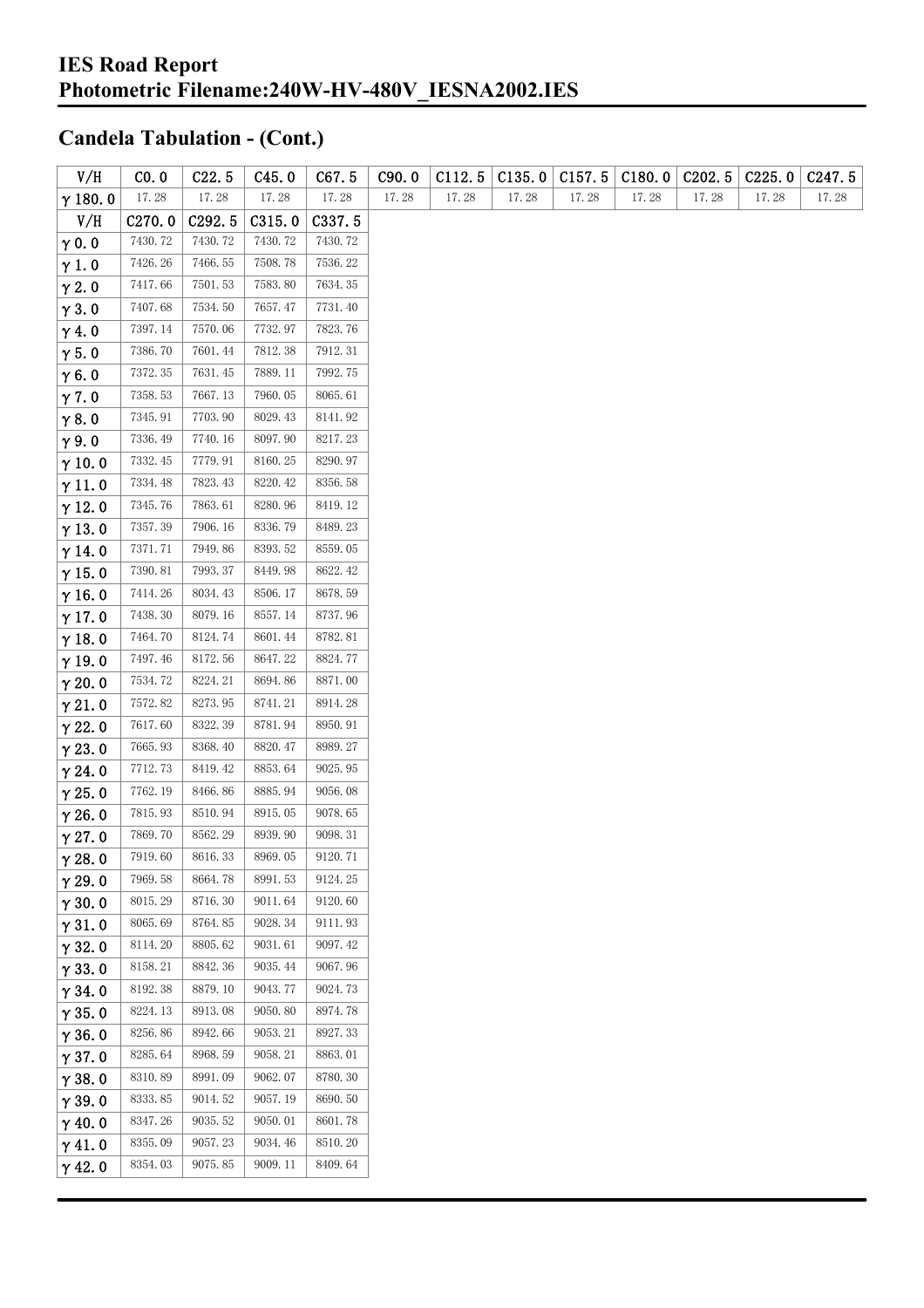| V/H            | C270.0   | C292.5  | C315.0  | C337.5   |
|----------------|----------|---------|---------|----------|
| $\gamma$ 43. 0 | 8352.94  | 9086.24 | 8977.96 | 8312.05  |
| $\gamma$ 44.0  | 8349.11  | 9089.21 | 8946.71 | 8203.44  |
| $\gamma$ 45. 0 | 8350.68  | 9089.26 | 8914.90 | 8078.41  |
| γ46.0          | 8352.35  | 9091.47 | 8881.35 | 7935.49  |
| $\gamma$ 47.0  | 8359.42  | 9094.20 | 8825.25 | 7786.24  |
| $\gamma$ 48.0  | 8365.47  | 9095.84 | 8773.20 | 7621.84  |
| γ49.0          | 8367.24  | 9092.08 | 8714.22 | 7435.84  |
| $\gamma$ 50. 0 | 8368.89  | 9081.21 | 8643.04 | 7241.47  |
| $\gamma$ 51.0  | 8370.58  | 9058.63 | 8549.57 | 7017.91  |
| $\gamma$ 52. 0 | 8373.87  | 9030.15 | 8443.87 | 6794. 19 |
| $\gamma$ 53.0  | 8372.24  | 8996.47 | 8328.07 | 6549.44  |
| $\gamma$ 54. 0 | 8360.45  | 8953.22 | 8193.85 | 6297.79  |
| $\gamma$ 55.0  | 8350.89  | 8905.13 | 8063.42 | 6040.67  |
| γ56.0          | 8334.05  | 8847.27 | 7918.65 | 5762.58  |
| γ57.0          | 8324.40  | 8786.23 | 7761.99 | 5457.33  |
| $\gamma$ 58. 0 | 8300.21  | 8713.17 | 7590.15 | 5109.56  |
| $\gamma$ 59. 0 | 8272.49  | 8624.05 | 7407.48 | 4710.97  |
| γ60.0          | 8245.71  | 8534.67 | 7211.82 | 4249.01  |
| $\gamma$ 61.0  | 8222.61  | 8442.73 | 6983.71 | 3740.04  |
| $\gamma$ 62. 0 | 8193.97  | 8338.23 | 6744.93 | 3238.48  |
| $\gamma$ 63.0  | 8165.25  | 8229.34 | 6482.41 | 2751.26  |
| γ64.0          | 8142.70  | 8111.64 | 6191.31 | 2280.31  |
| γ65.0          | 8113.02  | 7989.10 | 5877.98 | 1835.14  |
| γ66.0          | 8077.54  | 7858.32 | 5524.19 | 1528.88  |
| $\gamma$ 67. 0 | 7998.92  | 7723.11 | 5137.65 | 1225.82  |
| γ68.0          | 7889.35  | 7565.33 | 4722.49 | 922.76   |
| γ69.0          | 7787.64  | 7360.41 | 4294.80 | 716.37   |
| $\gamma$ 70.0  | 7678.03  | 7136.53 | 3834.59 | 539.22   |
| $\gamma$ 71.0  | 7533.48  | 6912.10 | 3365.55 | 403.16   |
| γ72.0          | 7252.50  | 6715.38 | 2973.28 | 325.37   |
| $\gamma$ 73.0  | 6772.15  | 6503.16 | 2620.14 | 289.71   |
| $\gamma$ 74.0  | 5991.80  | 6236.46 | 2261.15 | 269.83   |
| $\gamma$ 75.0  | 4859.57  | 5788.97 | 1892.71 | 253.78   |
| $\gamma$ 76.0  | 3955.69  | 4946.08 | 1577.59 | 240.85   |
| $\gamma$ 77. 0 | 3259.22  | 4172.20 | 1183.32 | 221.27   |
| $\gamma$ 78.0  | 2742.78  | 3444.52 | 787.88  | 197. 51  |
| $\gamma$ 79.0  | 2132.45  | 2688.98 | 404.45  | 177.81   |
| γ80.0          | 1652.62  | 1929.27 | 248.25  | 155.69   |
| γ81.0          | 1176. 13 | 1541.02 | 164.43  | 129.70   |
| γ82.0          | 699.64   | 1181.90 | 117.89  | 104.80   |
| $\gamma$ 83. O | 382.51   | 823.34  | 85.88   | 82.83    |
| γ84.0          | 193. 11  | 503.29  | 60. 10  | 62.39    |
| γ85.0          | 52.98    | 197.72  | 40.83   | 37.92    |
| γ86.0          | 23.49    | 46.05   | 21.56   | 14.68    |
| γ87.0          | 17.06    | 19.35   | 10.24   | 4.35     |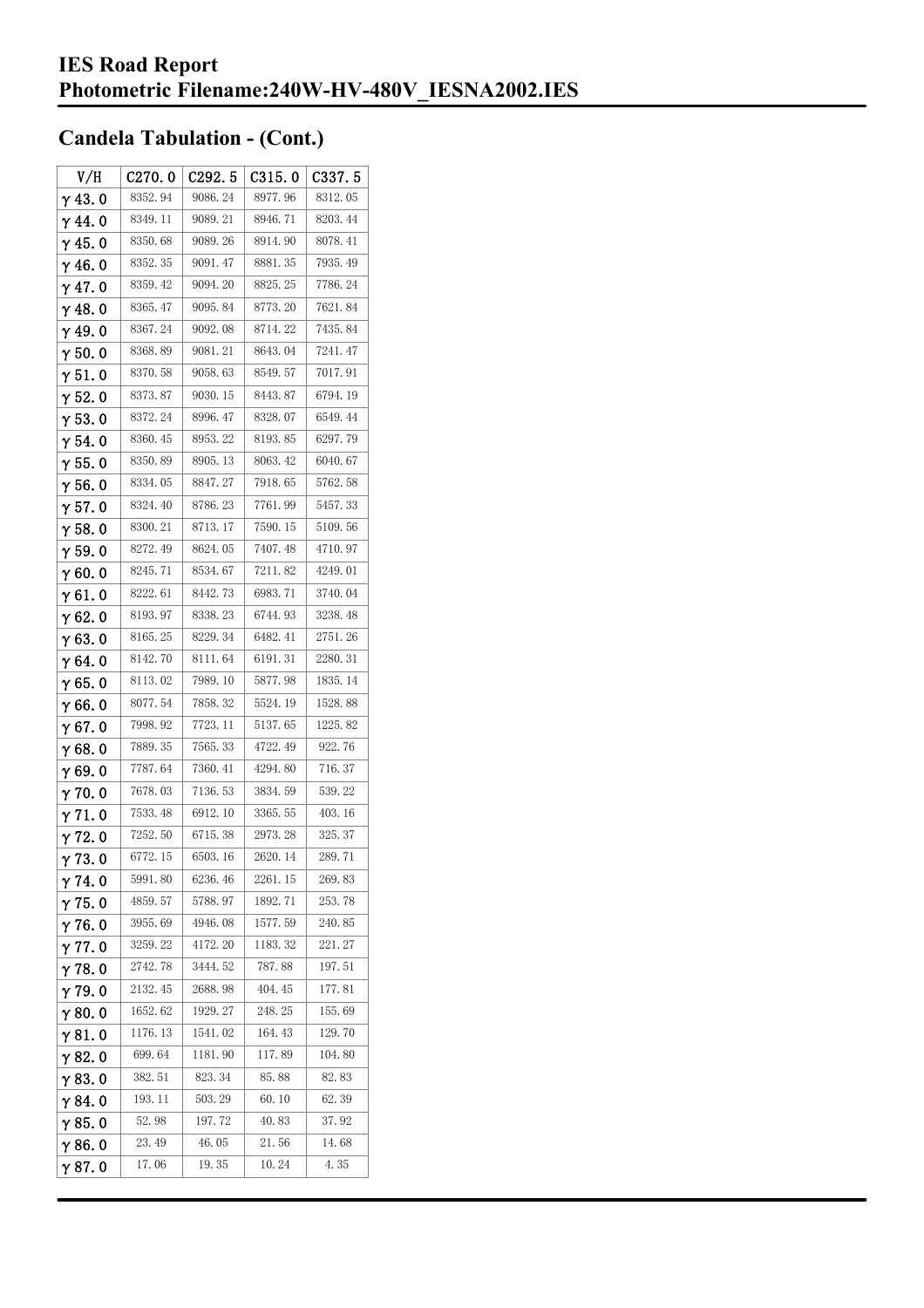| V/H             | C270.0 | C292. 5 | C315.0 | C337.5 |
|-----------------|--------|---------|--------|--------|
| $\gamma$ 88.0   | 14.17  | 14.61   | 6.63   | 2.22   |
| $\gamma$ 89.0   | 11.48  | 12.13   | 4.99   | 0.70   |
| $\gamma$ 90.0   | 11.06  | 11.35   | 4.54   | 0.46   |
| $\gamma$ 91.0   | 10.90  | 10.85   | 4.38   | 0.36   |
| $\gamma$ 92.0   | 10.90  | 10.64   | 4.18   | 0.26   |
| $\gamma$ 93. O  | 11.09  | 10.49   | 4.18   | 0.30   |
| $\gamma$ 94.0   | 11.60  | 10.34   | 4.18   | 0.25   |
| $\gamma$ 95.0   | 12.16  | 10.24   | 4.18   | 0.25   |
| γ96.0           | 12.57  | 10.23   | 4.18   | 0.35   |
| γ97.0           | 13.02  | 10.23   | 4.18   | 0.65   |
| $\gamma$ 98.0   | 13.57  | 10.23   | 4.33   | 0.76   |
| $\gamma$ 99.0   | 14.18  | 10.23   | 4.43   | 1.11   |
| $\gamma$ 100.0  | 14.94  | 10.23   | 4.53   | 1.27   |
| $\gamma$ 101. 0 | 15.20  | 10.38   | 4.63   | 1.37   |
| $\gamma$ 102.0  | 15.81  | 10.83   | 4.78   | 1.67   |
| $\gamma$ 103. 0 | 16.36  | 10.99   | 5.04   | 1.97   |
| $\gamma$ 104. 0 | 16.97  | 11.49   | 5.19   | 2.23   |
| $\gamma$ 105. 0 | 17.63  | 11.91   | 5.45   | 2.33   |
| $\gamma$ 106.0  | 18.18  | 12.45   | 5.95   | 2.58   |
| $\gamma$ 107. 0 | 18.75  | 13.01   | 6.06   | 2.89   |
| $\gamma$ 108.0  | 19.30  | 13.38   | 6.31   | 3.14   |
| $\gamma$ 109.0  | 19.61  | 13.92   | 6.52   | 3.34   |
| $\gamma$ 110. 0 | 20.02  | 14.13   | 6.77   | 3.55   |
| γ111.0          | 20.22  | 14. 43  | 7.02   | 3.65   |
| $\gamma$ 112. 0 | 20.22  | 14.64   | 7.33   | 3.90   |
| $\gamma$ 113. 0 | 20.57  | 14.79   | 7.43   | 3.85   |
| γ114.0          | 20.63  | 14.84   | 7.69   | 3.95   |
| $\gamma$ 115.0  | 20.78  | 15.00   | 7.94   | 4.00   |
| $\gamma$ 116.0  | 20.78  | 14.95   | 8.09   | 3.76   |
| $\gamma$ 117. 0 | 20.83  | 14.95   | 8.20   | 3.35   |
| $\gamma$ 118.0  | 20.78  | 14.95   | 8.40   | 3.40   |
| γ119.0          | 20.83  | 14.85   | 8.55   | 4.55   |
| $\gamma$ 120.0  | 20.93  | 14.74   | 8.75   | 5.72   |
| $\gamma$ 121. 0 | 20. 93 | 14.74   | 8.71   | 6.03   |
| $\gamma$ 122. 0 | 20.93  | 14.69   | 8.71   | 6.47   |
| $\gamma$ 123.0  | 20.79  | 14.64   | 8.71   | 6.74   |
| γ 124. 0        | 20.39  | 14.64   | 8.71   | 6.99   |
| $\gamma$ 125. 0 | 20.28  | 14.64   | 8.56   | 7.05   |
| γ 126. 0        | 20.23  | 14.64   | 8.51   | 7.30   |
| $\gamma$ 127. 0 | 20.22  | 14.64   | 8.40   | 7.50   |
| γ 128. 0        | 20.08  | 14.49   | 8.35   | 7.70   |
| $\gamma$ 129. 0 | 19.82  | 14.14   | 8.35   | 7.81   |
| $\gamma$ 130.0  | 19.08  | 13.50   | 8.20   | 7.86   |
| γ131.0          | 18.60  | 13.03   | 8.15   | 8.01   |
| $\gamma$ 132. 0 | 18.01  | 12.73   | 8.00   | 8.46   |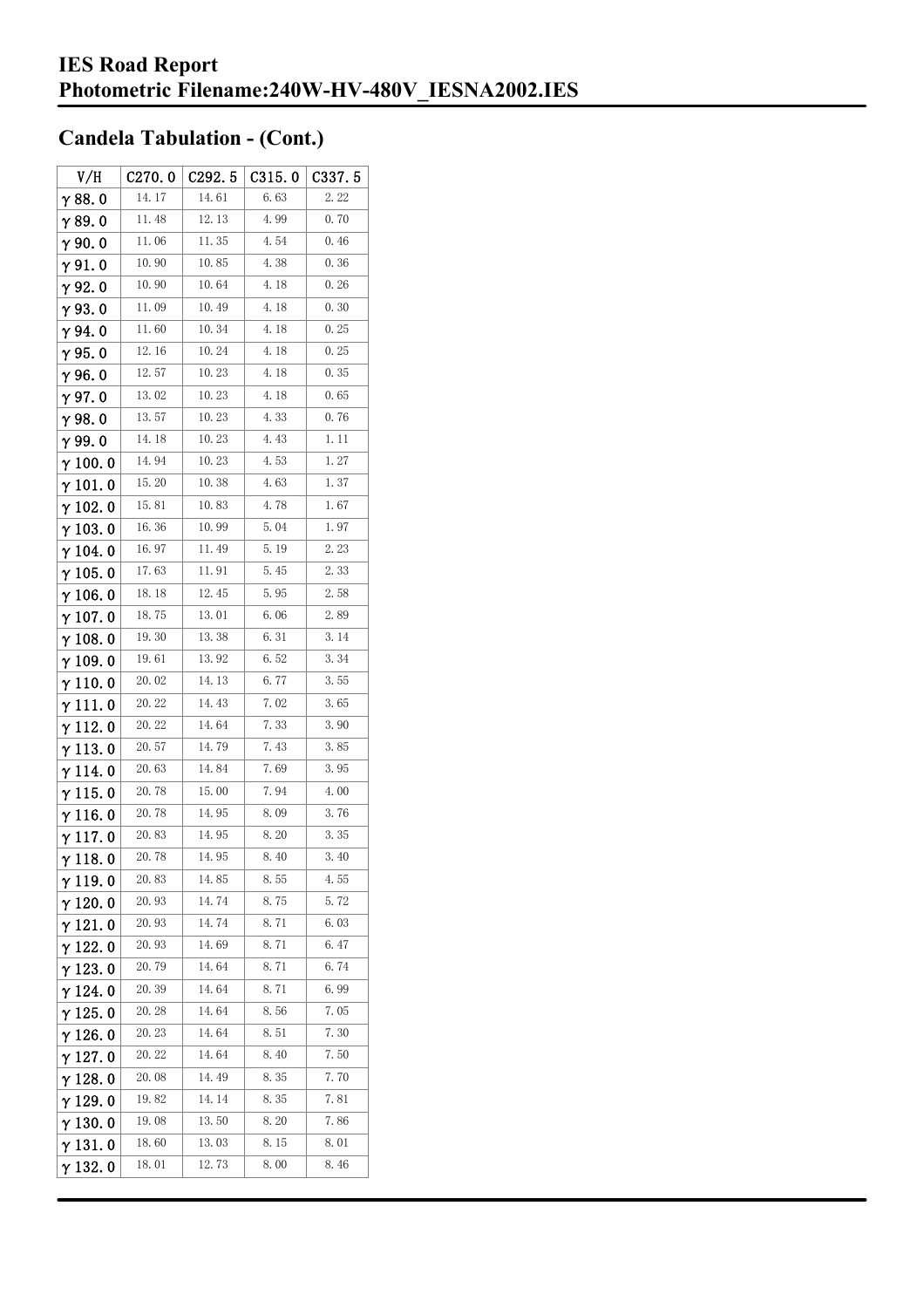| V/H             | C270.0 | C292.5 | C315.0 | C337. 5 |
|-----------------|--------|--------|--------|---------|
| $\gamma$ 133.0  | 17.40  | 12.27  | 7.95   | 8.47    |
| $\gamma$ 134.0  | 17.09  | 12.01  | 7.89   | 8.62    |
| $\gamma$ 135. 0 | 16.78  | 12.01  | 7.84   | 8.91    |
| $\gamma$ 136.0  | 16.58  | 12.01  | 7.69   | 9.07    |
| $\gamma$ 137. 0 | 16.48  | 12.01  | 7.54   | 9.12    |
| $\gamma$ 138. 0 | 16.23  | 12.06  | 7.44   | 9.28    |
| γ139.0          | 16.17  | 11.81  | 7.44   | 9.28    |
| $\gamma$ 140. 0 | 16.12  | 11.51  | 7.44   | 9.33    |
| γ141.0          | 15.83  | 11.25  | 7.39   | 9.68    |
| $\gamma$ 142. 0 | 15.67  | 10.61  | 7.43   | 9.93    |
| $\gamma$ 143.0  | 15.41  | 10.39  | 7.59   | 10.04   |
| $\gamma$ 144. 0 | 15.11  | 10.29  | 7.74   | 10.04   |
| γ 145. 0        | 14.81  | 10.14  | 7.99   | 10.09   |
| γ146.0          | 14.55  | 10.08  | 8.30   | 10.24   |
| $\gamma$ 147.0  | 14.25  | 10.08  | 8.55   | 10.34   |
| γ148.0          | 14.04  | 9.98   | 8.91   | 10.34   |
| $\gamma$ 149. 0 | 13.94  | 9.88   | 9.41   | 10.64   |
| $\gamma$ 150. 0 | 13.84  | 9.88   | 9.83   | 10.85   |
| $\gamma$ 151.0  | 13.64  | 9.78   | 10.34  | 10.95   |
| $\gamma$ 152.0  | 13.28  | 9.83   | 10.78  | 10.95   |
| $\gamma$ 153. 0 | 12.94  | 9.83   | 11.05  | 11.30   |
| $\gamma$ 154.0  | 12.33  | 9.88   | 11. 25 | 11.65   |
| $\gamma$ 155. 0 | 11.87  | 9.93   | 11.56  | 11.81   |
| $\gamma$ 156. 0 | 11.36  | 9.98   | 11.56  | 12.02   |
| $\gamma$ 157. 0 | 11.06  | 9.98   | 11.71  | 12.12   |
| $\gamma$ 158.0  | 11.05  | 9.98   | 11.81  | 12.17   |
| $\gamma$ 159. 0 | 11.10  | 9.98   | 11.86  | 12.42   |
| $\gamma$ 160.0  | 11.35  | 10.03  | 12.12  | 12.57   |
| $\gamma$ 161. 0 | 11.80  | 10.13  | 12.22  | 12.57   |
| $\gamma$ 162.0  | 12.16  | 10.18  | 12.68  | 12.62   |
| $\gamma$ 163.0  | 12.22  | 10.39  | 12.78  | 12.57   |
| $\gamma$ 164. 0 | 12.37  | 10.63  | 13.08  | 12.82   |
| $\gamma$ 165.0  | 12.37  | 10.89  | 13.14  | 12.57   |
| $\gamma$ 166.0  | 12.42  | 11.04  | 13.39  | 12.08   |
| $\gamma$ 167. 0 | 13.02  | 11.65  | 13.90  | 11.92   |
| $\gamma$ 168.0  | 13.43  | 12.25  | 14.51  | 12.76   |
| $\gamma$ 169.0  | 13.98  | 12.81  | 15.17  | 13.98   |
| $\gamma$ 170.0  | 14.33  | 13.21  | 15.37  | 15.02   |
| $\gamma$ 171.0  | 14.60  | 13.37  | 15.63  | 15.21   |
| $\gamma$ 172.0  | 14.99  | 13.72  | 15.84  | 15.31   |
| $\gamma$ 173.0  | 15.00  | 13.93  | 15.99  | 15.36   |
| $\gamma$ 174.0  | 15.05  | 14.08  | 16. 19 | 15.36   |
| $\gamma$ 175. 0 | 15.35  | 14.54  | 16.25  | 15.71   |
| $\gamma$ 176.0  | 15.41  | 14.98  | 16. 59 | 15.82   |
| γ177.0          | 15.51  | 15.25  | 16.60  | 15.92   |